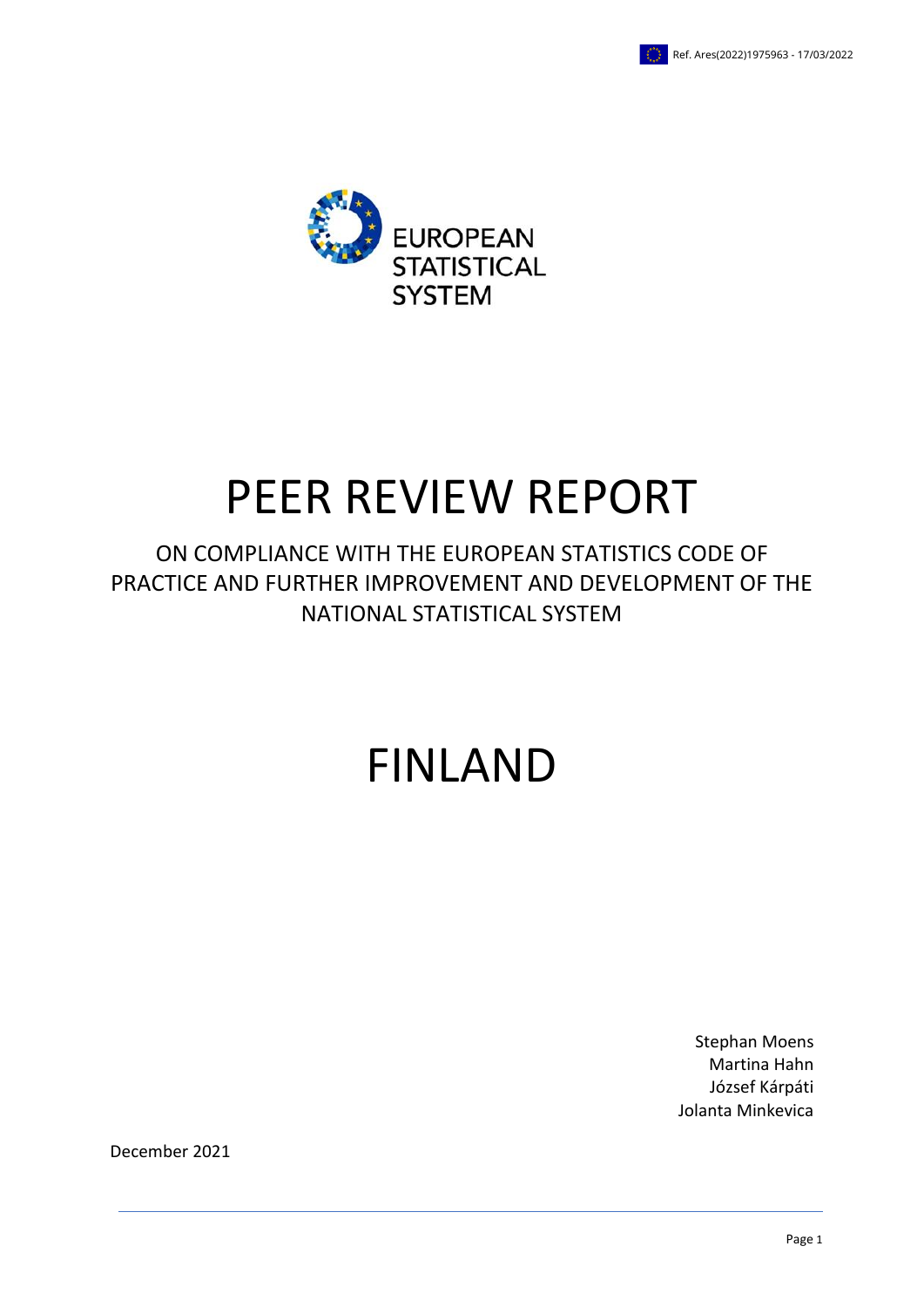# **TABLE OF CONTENTS**

| <u>1.</u>                      |                                                                                                                                                                                                        |                |
|--------------------------------|--------------------------------------------------------------------------------------------------------------------------------------------------------------------------------------------------------|----------------|
| 2.                             |                                                                                                                                                                                                        |                |
| $\underline{3}$ .              | BRIEF DESCRIPTION OF THE NATIONAL STATISTICAL SYSTEM  10                                                                                                                                               |                |
| <u>4.</u>                      |                                                                                                                                                                                                        |                |
| 5.                             | COMPLIANCE WITH THE CODE OF PRACTICE AND FUTURE ORIENTATION  15                                                                                                                                        |                |
| 5.1<br>5.1.1<br>5.1.2          | STRENGTHS OF THE NSI AND THE PARTICIPATING ONAS IN RELATION TO THEIR<br><b>COMPLIANCE WITH THE CODE OF PRACTICE</b><br><b>Statistics Finland</b><br><b>Other National Authorities</b>                  | 15<br>15<br>17 |
| 5.2<br>5.2.1<br>5.2.2<br>5.2.3 | <b>ISSUES AND RECOMMENDATIONS</b><br>Enhance coordination<br><b>Ensure adequate financial and human resources</b><br>Extend involvement in changes in administrative data sources and increase the use | 18<br>18<br>20 |
| 5.2.4                          | of other data<br>Strengthen user orientation                                                                                                                                                           | 21<br>23       |
| 5.3                            | VIEWS OF THE NSI, AS THE NATIONAL COORDINATOR OF THE NSS AND THE PEER<br>REVIEW, ON THOSE RECOMMENDATIONS WHERE THEY DIVERGE FROM PEER<br>REVIEW EXPERTS' ASSESSMENT                                   | 25             |
|                                |                                                                                                                                                                                                        |                |
|                                |                                                                                                                                                                                                        |                |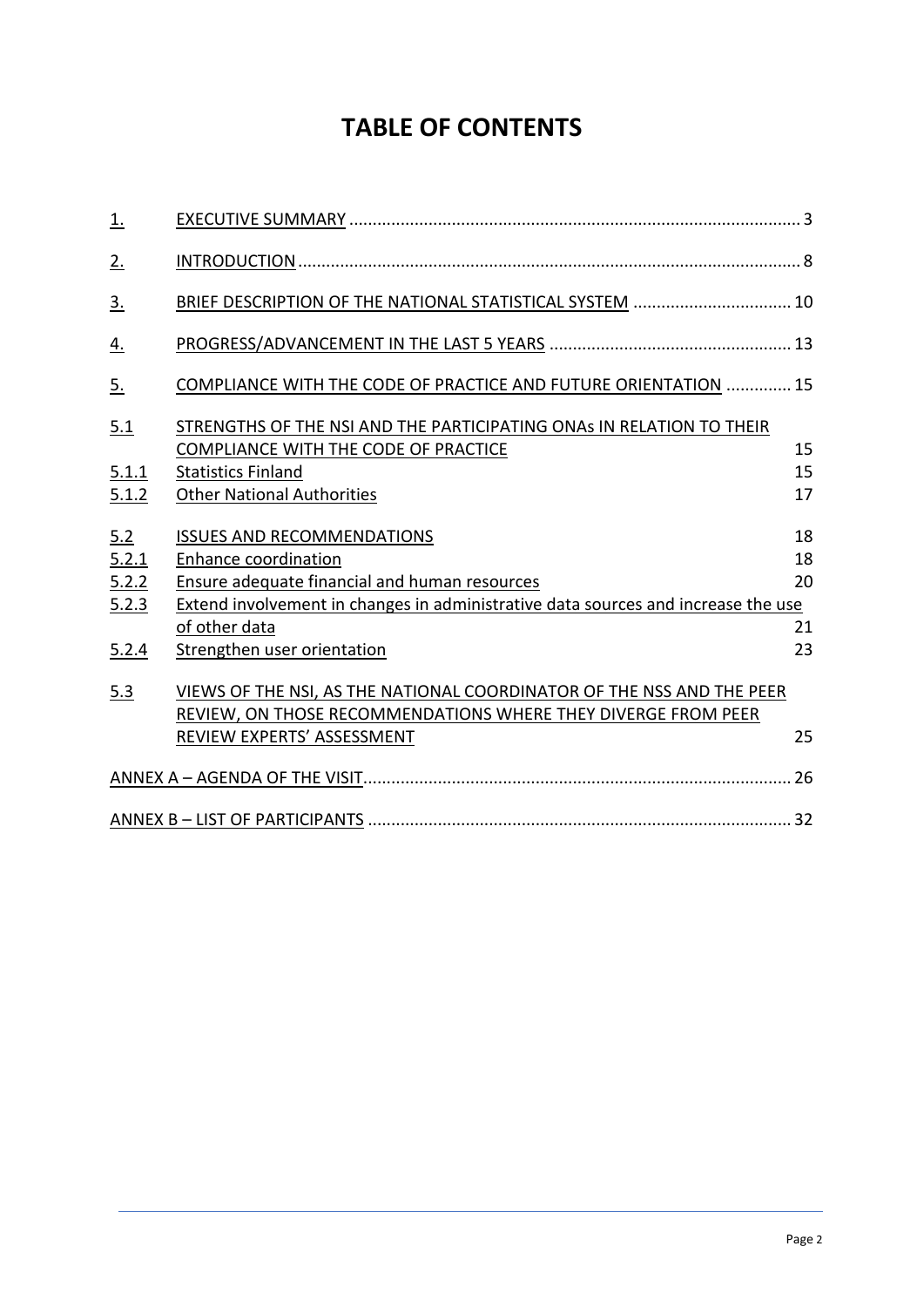# **1. EXECUTIVE SUMMARY**

The Finnish Statistical System and in particular Statistics Finland relies on an institutional environment rooted in the principles of the European Statistics Code of Practice (ES CoP). More specifically, the Statistics Act, the Statistics Finland Act and the Council of State Decree on Statistics Finland have granted Statistics Finland a strong legal mandate. It is planned that this legal environment will be reinforced further in the near future.

The professional independence (ES CoP Principle 1) of Statistics Finland and Other National Authorities developing, producing and disseminating European/official statistics is laid down in the Statistics Act. The qualification requirements and rules for the appointment of the Director General of Statistics Finland are laid down in the Council of State Decree on Statistics Finland. Statistics Finland's professional independence is widely recognised and unchallenged, and Statistics Finland is recognised and valued as the coordinator of the national statistical system (ES CoP Principle 1bis). It has established a thoroughly elaborated development strategy for the entire Finnish statistical system.

Statistics Finland's approach to statistical confidentiality and data protection (ES CoP Principle 5) is solid. Confidentiality is maintained according to the legal requirements. Regulatory, administrative, technical and organisational measures are in place to protect the security and integrity of statistical data and their transmission. Additionally, Statistics Finland has set up a risk management system.

Statistics Finland systematically pays attention to data interoperability and process efficiency (ES CoP Principles 9 and 10), enabled by a systematic and encompassing enterprise and business architecture approach, which oversees and guides the integration of statistical domains into larger data repositories. A data warehouse approach has been fully implemented for business statistics and is on track for population and environmental statistics.

Quality management and monitoring (ES CoP Principle 4) in Statistics Finland are implemented throughout the organisation. Moreover, it takes the lead in a nationwide approach to quality of public sector data.

Among the many innovative efforts of Statistics Finland, the most striking are made in the area of communication (ES CoP Principle 15). The grouping of statistics under wider phenomena and establishing a layer of phenomena experts, trained and capable of communicating through all kinds of media on these phenomena, is a noteworthy practice, which could possibly be applied in other National Statistical Institutes.

Overall, the peer review team found Statistics Finland to be in compliance with the ES CoP. Consequently, all recommendations mentioned below should be considered improvement-related.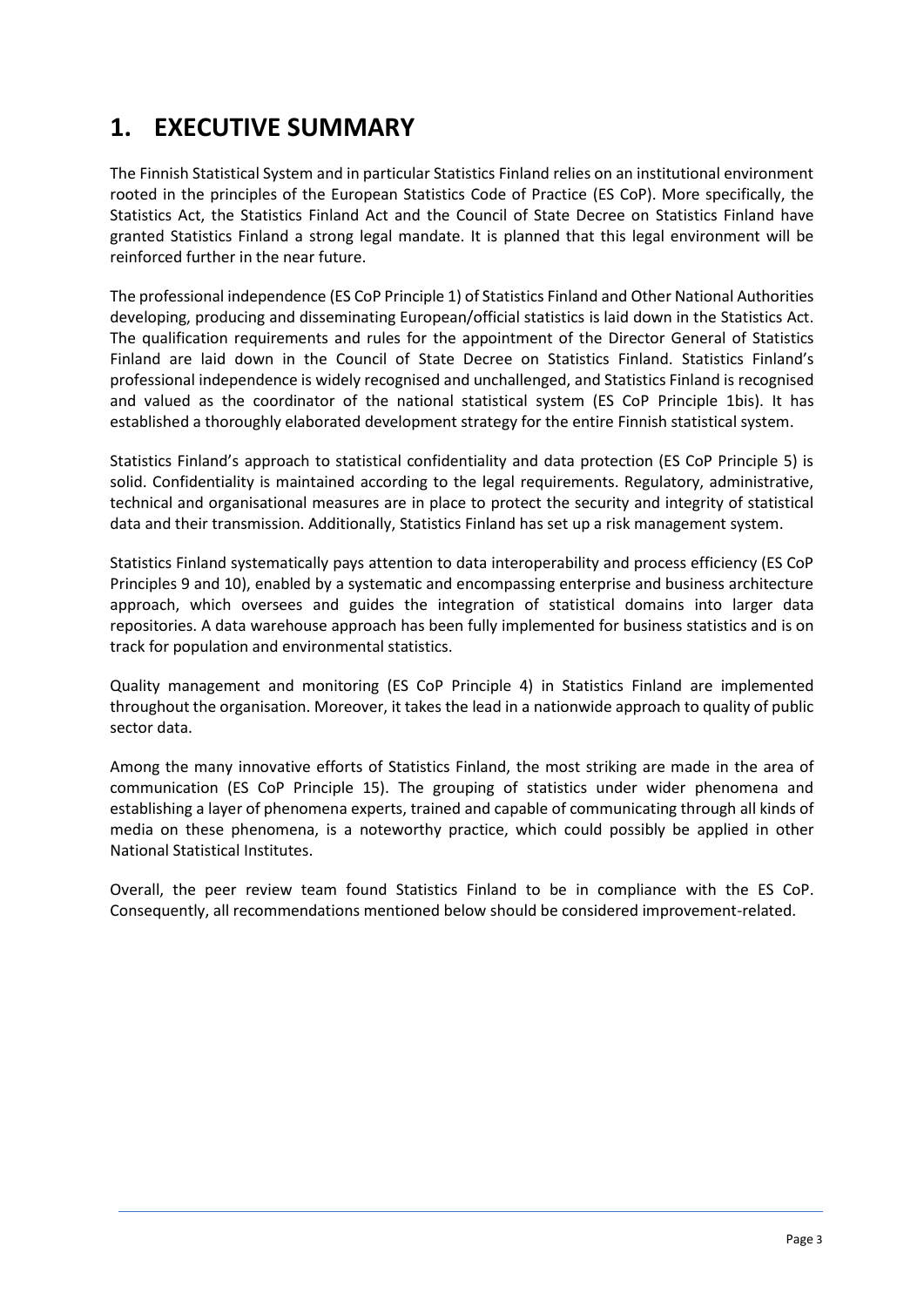#### **RECOMMENDATIONS**

#### **I. Enhance coordination**

The Finnish national statistical system is well-structured, including a dedicated body to promote the system's coordination, and the coordinating role of Statistics Finland is defined in law. In practice however, Other National Authorities are consistently pointing out that a more proactive coordination would be welcome.

To improve beyond compliance with the ES CoP, the peer review team recommends:

#### *1. Statistics Finland should strengthen a proactive coordination of the Finnish statistical system by sharing good practices and providing methodological and other guidance, as well as tools, and by addressing Other National Authorities at the appropriate levels. (Improvement-related, ES CoP indicators 1bis.1 and 1bis.2)*

In the previous round of peer reviews, it was already recommended 'to set up a well-branded web portal to all official statistics, including a single calendar covering all of Finland's official statistics'. For technical reasons, this has not yet materialised. However, in the framework of the new website to become available soon, this will be possible.

To improve beyond compliance with the ES CoP, the peer review team recommends:

#### *2. Statistics Finland should publish a common release calendar covering at least all European statistics. (Improvement-related, ES CoP, indicators 1bis.1, 6.5 and 13.4)*

Statistics Finland has ensured that standard concepts, definitions and classifications are consistently applied in-house and documented in an internal meta-database as well as published on its website. Quality reports for all statistics are compiled in an internal application and will be published on Statistics Finland's new website.

However, some Other National Authorities still publish metadata and classifications in different formats on their websites. The peer review team was informed that they are willing to work towards a solution on this issue.

To improve beyond compliance with the ES CoP, the peer review team recommends:

#### *3. Statistics Finland should engage in a continuous dialogue with Other National Authorities on achieving a harmonised approach to metadata, including classifications. (Improvement-related, ES CoP, indicators 1bis.2, 7.2 and 15.5)*

In some of the reviewed Other National Authorities, the Statistics Functions are scattered over the organisation as a whole. This could potentially lead to a blurring of the border between the statistical role and other roles, such as policy-related roles.

To improve beyond compliance with the ES CoP, the peer review team recommends:

*4. The Finnish Immigration Service and the Institute for Health and Welfare should clearly delineate the statistics function within their organisations; the rules and organisational structure should be such that a clear distinction can be made between their role in statistics and the other roles they perform. (Improvement-related, ES CoP, indicator 1.3)*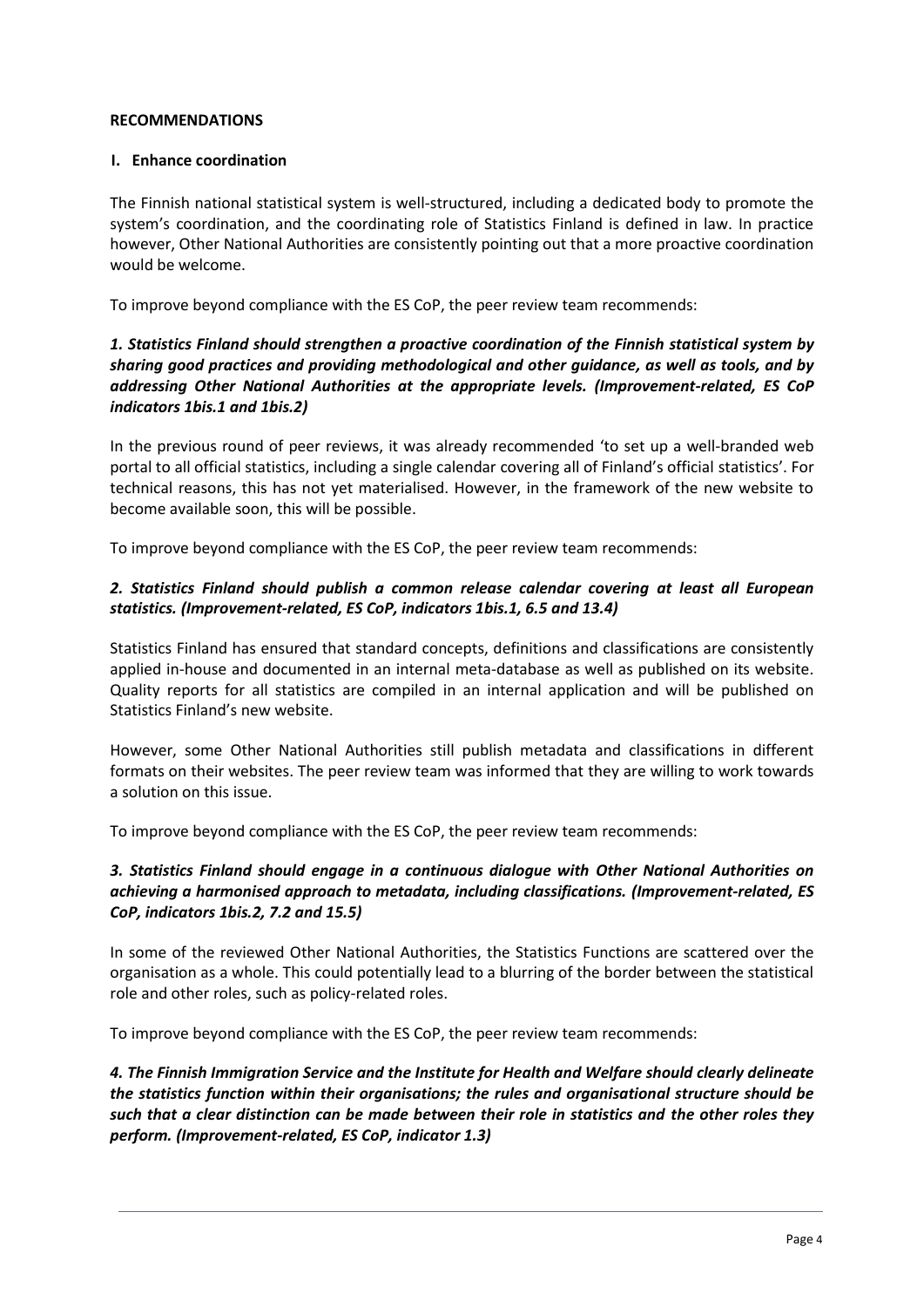#### **II. Ensure adequate financial and human resources**

While, in principle, Statistics Finland is sufficiently funded and staffed to fulfil its current European and national tasks, it cannot ensure that its ambitions towards users and in the field of innovation will be achieved in the coming years as set out in its strategy. The peer review team found that Statistics Finland's management has set a far-reaching target of becoming the central data source for all types of users in the country. Some elements of this objective could be reached through efficiency gains and reallocation of resources but for others, additional financial and human resources will be necessary. This is especially the case for IT, whose budget was substantially cut in the previous years, while the need for IT-based data services is exponentially growing.

To improve beyond compliance with the ES CoP, the peer review team recommends:

#### *5. Statistics Finland should take initiatives to reinforce its financial and human resources and to ensure their sustainability. Special attention should be paid to IT human and financial resources, as these are central for innovation, efficiency and modernisation. (Improvement-related, ES CoP, indicators 3.1 and 10.2)*

Linked to the previous recommendation, the peer review team was informed that workload and budget limitations hamper participation in training and scientific exchanges beyond a collaboration with selected Nordic countries. At the same time, the turnover of staff has increased. This poses a risk in terms of Statistics Finland's ability to sustain its path towards modernisation, innovation and continuous improvements, given the importance of peer exchanges and knowledge transfer for staff skills and motivation.

To improve beyond compliance with the ES CoP, the peer review team recommends:

#### *6. Statistics Finland should systematically increase the exposure of its staff to training and scientific exchanges, going beyond the Nordic collaboration and including those offered by the European Statistical System. (Improvement-related, ES CoP, indicators 7.6 and 7.7)*

#### **III. Extend involvement in changes in administrative data and increase the use of other data**

Statistics Finland has comprehensive access to a wide range of administrative data and has built a system that depends on their sustainable availability in terms of content, access modalities, frequency, etc. Thus, any changes in the administrative data may pose a potential risk for data production and quality. While collaboration seems to function well on a bilateral and informal basis, more structured and guaranteed involvement in decision-making on administrative data, including foreseen modifications, seems to be lacking.

To improve beyond compliance with the ES CoP, the peer review team recommends:

#### *7. Statistics Finland and those authorities providing data to Statistics Finland should ensure that appropriate mechanisms are in place to ensure that Statistics Finland is involved at an early stage when administrative data systems are being developed or reviewed so that the needs of official statistics are taken into account. (Improvement-related, ES CoP, indicator 2.2)*

Due to the pressing needs in the field of asylum and migration policy, changes in administrative procedures can be rather frequent. This is a potential threat to the continuity of statistics on asylum and migration. In order to mitigate this risk, statisticians should be involved in the decision-making process.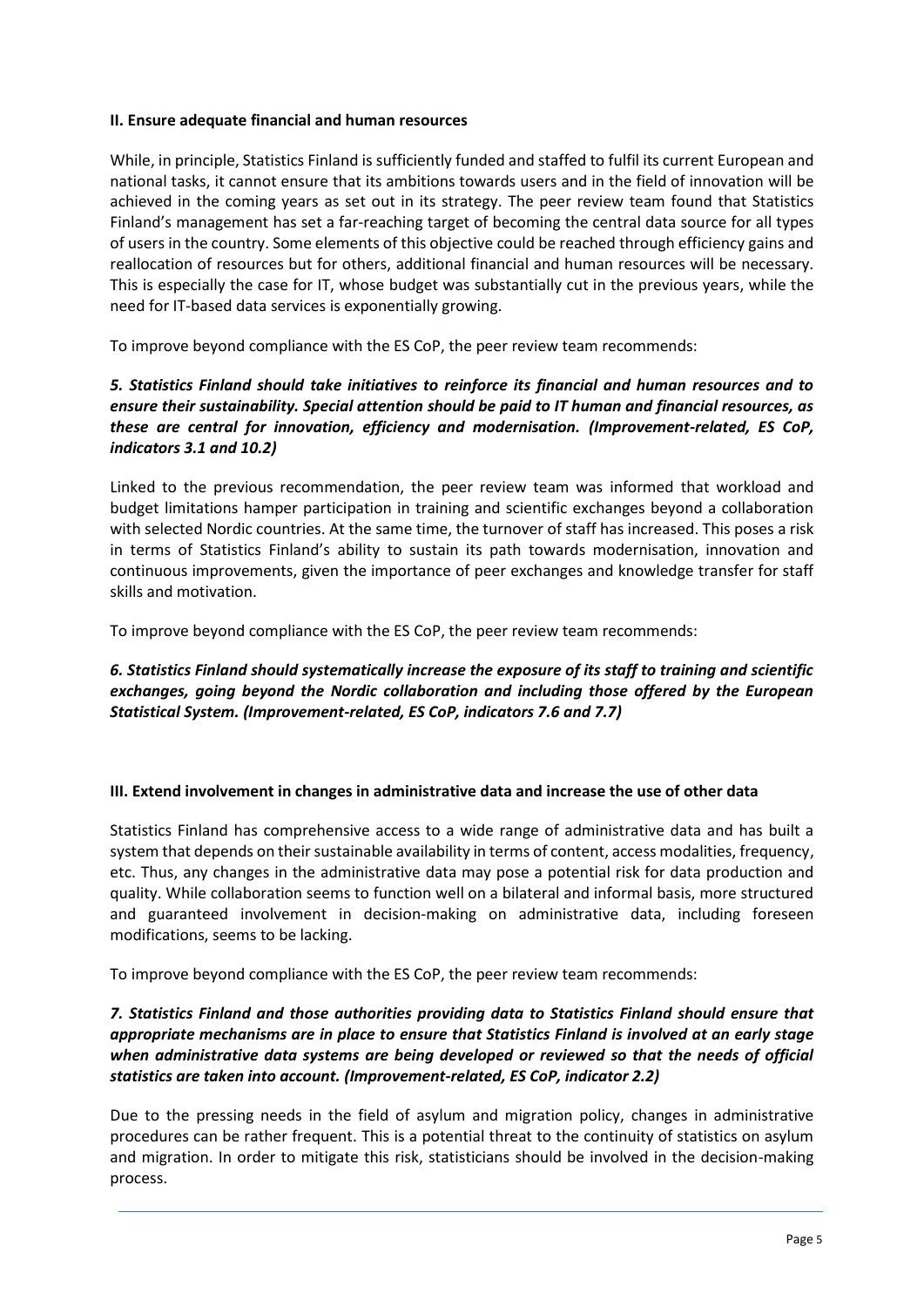To improve beyond compliance with the ES CoP, the peer review team recommends:

#### *8. The Statistics Function in the Finnish Immigration Service should be involved in the decisionmaking process that could induce changes in administrative procedures. (Improvement-related, ES CoP, indicator 2.2)*

Privately held data are rapidly becoming a potential means for enriching statistics and creating new products. However, it is still unclear, including in Finland, how access to such data for statistical purposes could be guaranteed.

To improve beyond compliance with the ES CoP, the peer review team recommends:

#### *9. Statistics Finland and the Finnish Government should ensure that appropriate legal and/or other mechanisms are in place to grant Statistics Finland the authority to use privately held data. (Improvement-related, ES CoP, indicator 2.4)*

Since the introduction of mobile telephony, linking telephone numbers to persons for data collection purposes has become very difficult. However, certain public authorities hold registers of such numbers and other contact information of these persons for administrative purposes. An appropriate legal or other mechanism could ensure the use of these registers for official statistics.

To improve beyond compliance with the ES CoP, the peer review team recommends:

#### *10. Statistics Finland, the Finnish Government and national authorities holding contact data should ensure that appropriate legal and/or other mechanisms are in place to grant Statistics Finland access to contact information obtained from other public authorities, including mobile telephone numbers, email addresses and fixed line numbers for data collection purposes, in order to increase response rates. (Improvement-related, ES CoP, indicator 2.2)*

#### **IV. Strengthen user orientation**

The newly created statistical programme is an overarching tool to steer the production of European statistics by Statistics Finland and Other National Authorities. Its role could be enhanced to become a vehicle for a more formalised user-producer-dialogue on a regular basis and at a sufficiently high level. Such a dialogue could complement existing internal and external consultation structures, such as the Advisory Board on Official Statistics, where mainly producers of official statistics are represented, and dedicated working groups with rather specialised users.

To improve beyond compliance with the ES CoP, the peer review team recommends:

#### *11. Statistics Finland should set up a more systematic process of stakeholder consultations during the preparation of the statistical programme. This would allow a broader societal dialogue on evolving user needs, bridging the current gap between the involvement of very few external stakeholders via the Advisory Board on Official Statistics and consultations of specialised users via working groups. (Improvement-related, ES CoP, indicators 11.1 and 11.2)*

Statistics Finland's data warehouse approach is already well-developed and will allow for future-proof solutions for data integration, to derive new products more quickly in an agile manner. Users already benefit from tailor-made tabulations and broad access to microdata. However, while experienced regular users of the website (lead journalists, scientists) are familiar with the rather sophisticated access solutions and opportunities, less frequent or specialised users may experience difficulties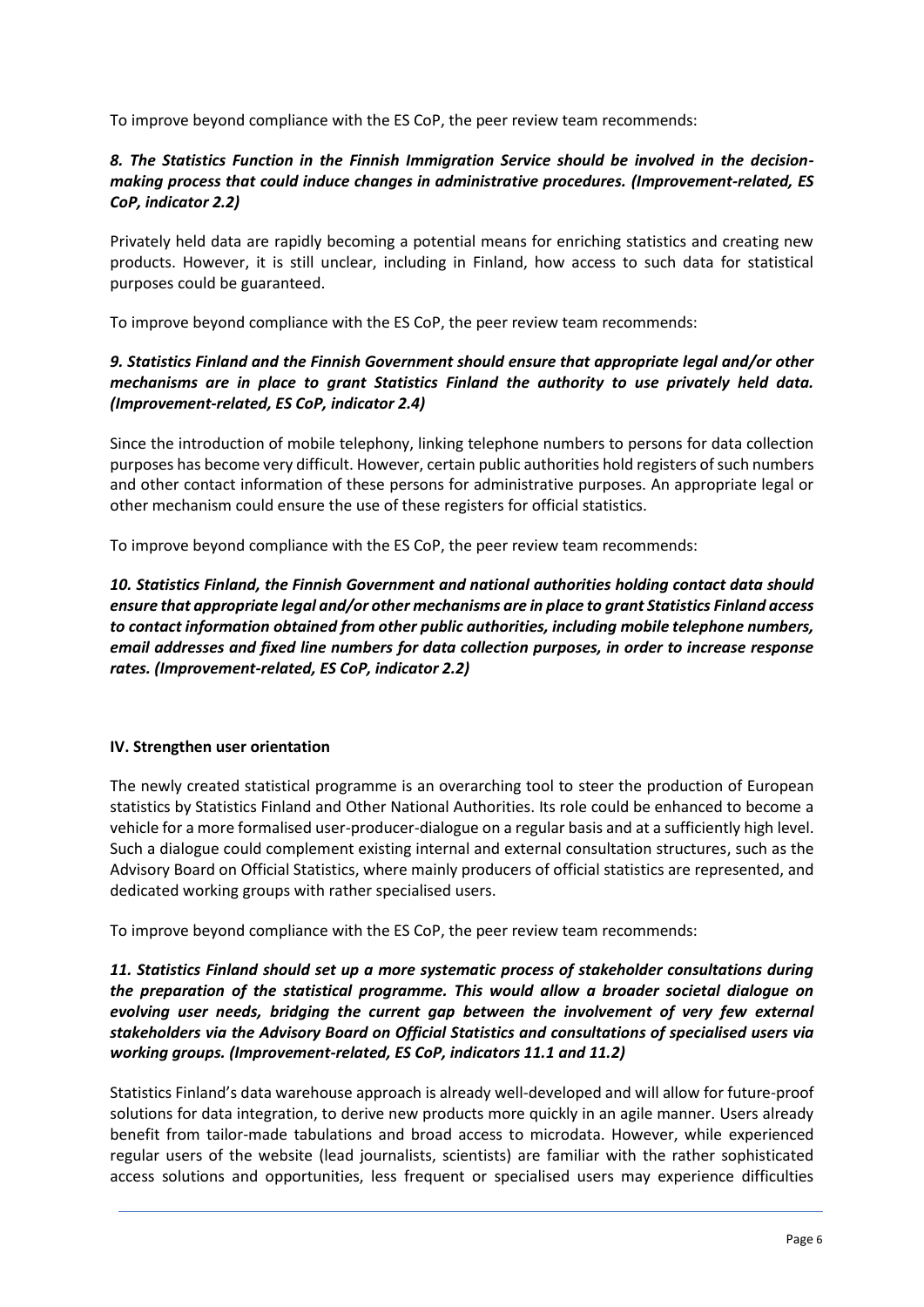already at the stage of discovering what kind of information could possibly be available and how to access it.

To improve beyond compliance with the ES CoP, the peer review team recommends:

#### *12. Statistics Finland should provide more guidance to various user profiles on the wealth of information available, in order to help them navigate through the database and make what is available more explicit. (Improvement-related, ES CoP, indicators 15.1 and 15.2)*

Statistics Finland has a well-organised system for accessing microdata for research purposes. However, if users need microdata from different sources, they sometimes have to apply through different channels. Also, procedures are rather slow and access is expensive, while the offered memory capacity is sometimes considered insufficient. The peer review team is aware that supplying microdata is also a source of income. However, a balance should be struck between user orientation and commercial aspects.

To improve beyond compliance with the ES CoP, the peer review team recommends:

#### *13. Statistics Finland, in collaboration with relevantOther National Authorities,should aim at a more uniform access to microdata throughout the entire statistical system. At the same time, Statistics Finland should aim at accelerating access to microdata for research purposes and a more userfriendly cost policy. (Improvement-related, ES CoP, indicators 1bis.1 and 15.4)*

The National Resources Institute, as an ONA, produces high-quality agricultural, forestry and fishery statistics. However, as the National Resources Institute was formed by merging several institutions, it still has different IT solutions, databases and methods for data collection and analysis.

While the National Resources Institute publishes its statistical information on its website in textual form (along with statistical tables and graphs), quality reports are not yet published following the Single Integrated Metadata Standard 2.0 structure, the release calendar could be improved and guidelines and instructions could be available in more languages.

To improve beyond compliance with the ES CoP, the peer review team recommends:

#### *14. The National Resources Institute, as an Other National Authority, should use its full ICT potential (through standardisation and automation) to deliver more user-friendly and modern services. It should also improve and extend the publicly available information on its website (including its revision policy and quality reports) and make it available in English. (Improvement-related, ES CoP, indicators 10.2, 15.2 and 15.7)*

In the spirit of continuous improvement integral to the European Statistical System (ESS), the NSI will interpret the recommendations formulated in this report into improvement actions for implementation within the national statistical system (NSS).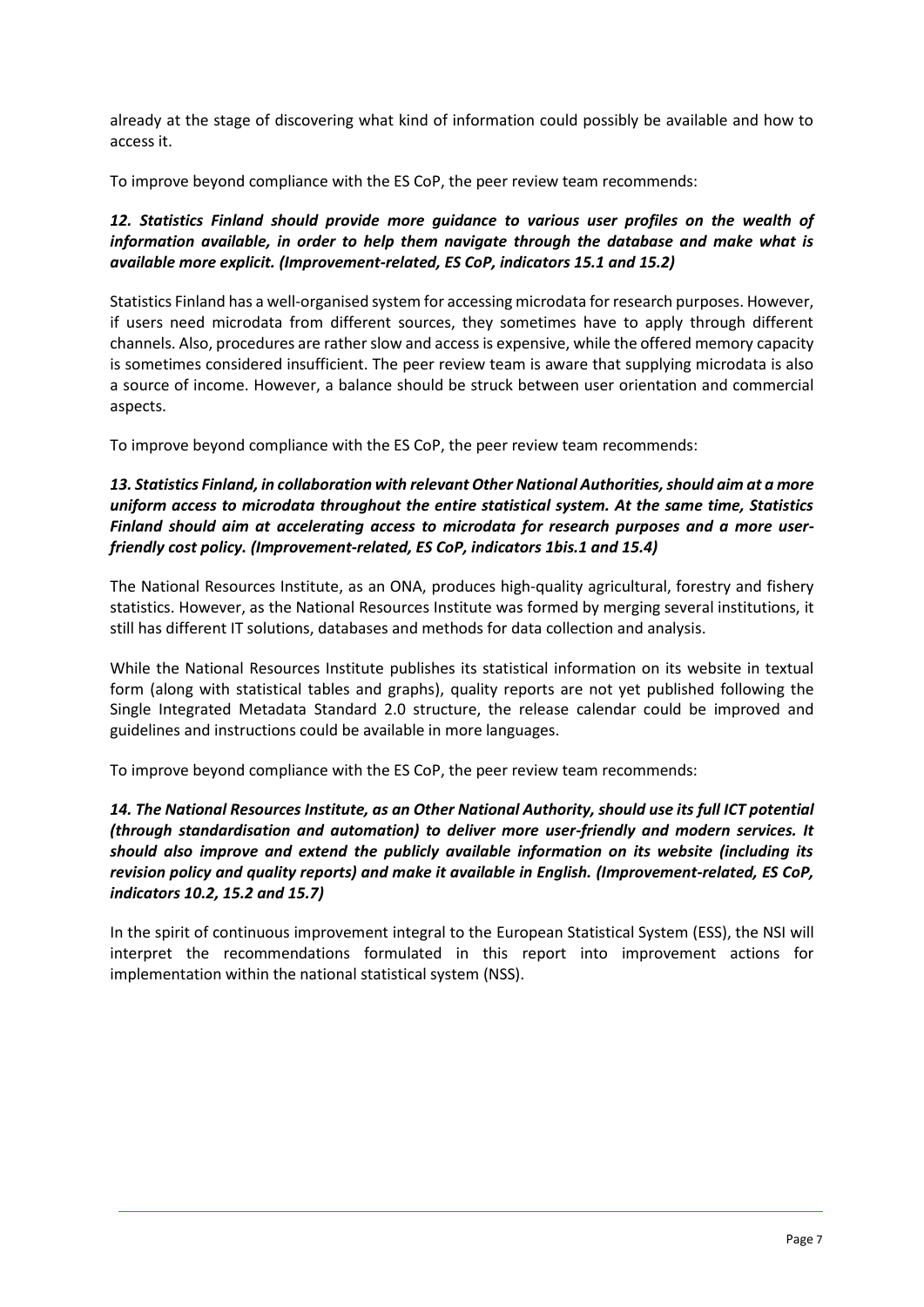# **2. INTRODUCTION**

It is recognised that quality is one of the comparative advantages of the European Statistical System's (ESS) in a world experiencing a growing trend of instant information and new challenges, driven by exceptional circumstances or the continuous need for faster but quality-assured data. The European Statistics Code of Practice (ES CoP) is the cornerstone of the ESS common quality framework, and the ESS statistical authorities have committed themselves to adhere to it.

In this context, it is crucial for the ESS to be equipped with a review mechanism, the peer reviews, supporting with credible evidence this self-commitment to adhere to the ES CoP. The objective of this review mechanism is to enhance the integrity, professional independence and accountability of the ESS statistical authorities. The first round of peer reviews was carried out in 2006-2008, followed by a second round in 2013-2015.

In 2017, the ES CoP was reviewed and extended and now encompasses 16 principles. This revised version of the ES CoP triggered a third round of peer reviews, being carried out in the Member States of the European Union and of the European Free Trade Association (EFTA) and Eurostat, from 2021 to mid-2023. This round of peer reviews aims to improve the quality and trust in European statistics by assessing the compliance of the ESS with the principles of the revised ES CoP. The peer reviews cover the ESS statistical authorities (Eurostat, the National Statistical Institutes (NSIs) and selected Other National Authorities (ONAs)) developing, producing and disseminating European statistics. The peer reviews will be followed by a period of annual monitoring of the implementation of the improvement actions developed by the NSIs to address the recommendations laid down in the peer review reports.

The third round of peer reviews has the following two objectives:

- To review the compliance/alignment of the ESS with the ES CoP, in order to demonstrate to the ESS and to external stakeholders that the ESS is a system based on the principles of the ES CoP;
- To help NSIs, ONAs and Eurostat in their further improvement and development by indicating future-oriented recommendations; at the same time they should stimulate government authorities to support the implementation of these recommendations.

Each peer review is conducted by a team of four statistical experts (both from inside and outside the ESS). The peer review has four phases: completion of the Self-Assessment Questionnaires (SAQs) by a country; analysis of these SAQs by the peer review team; a country visit by the peer review team; and the preparation of the final report and ensuing recommendations by the peer review team. These recommendations are of two types:

- Compliance relevant (ensuring compliance/alignment with the ES CoP);
- Improvement related (less critical/technical supporting improvements).

A combination of an audit-like and a peer review approach is used when assessing the national statistical systems (NSS) in the countries to benefit from the positive aspects of both approaches. The audit-like approach requires the provision of documents as evidence, the ownership of the recommendations by the peer review expert team, and the right for the NSIs to express diverging views on the recommendations and to formulate the corresponding improvement actions. Whereas the peer review approach allows for common agreement within the ESS on the methodology, objectives, scope and implementation arrangements, the focus on improvements and a peer learning process.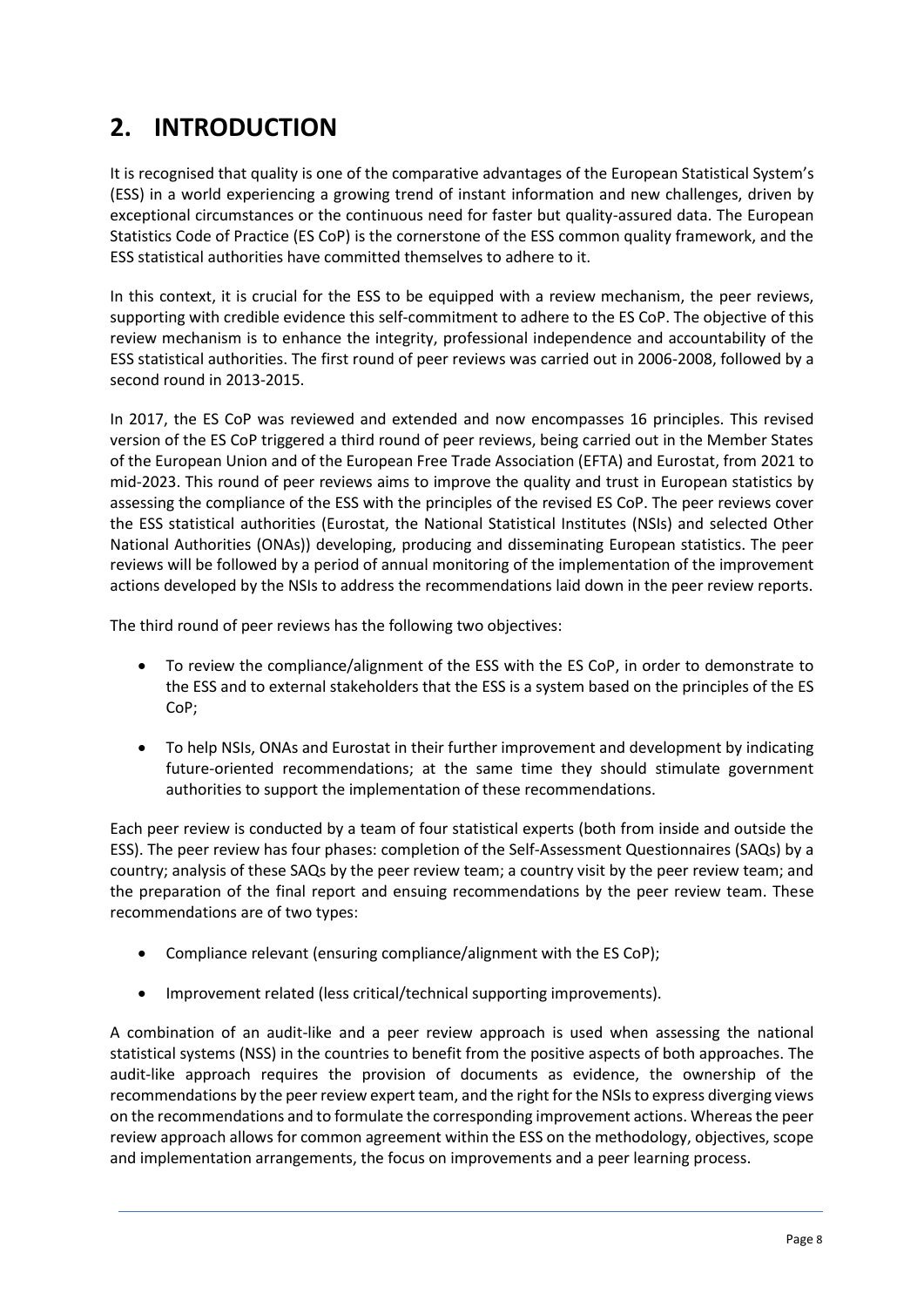Although all principles of the ES CoP will be reviewed for all countries through the SAQ, the peer review experts are free to customise the country visit to concentrate on those principles where more clarification/explanation is needed. However, certain principles such as those concerning professional independence and coordination and cooperation, as well as principles including elements of modernisation, will be assessed during the peer review visit for every member of the ESS.

In addition to the principles concerning professional independence (principle 1) and coordination and cooperation (principle 1bis), as well as principles including elements of modernisation (principles 2, 4, 7, 8, 15), the peer review of Finland focused on certain aspects of principle 3 (Adequacy of Resources), since it was pointed out that Statistics Finland and certain ONAs face challenges in human resources and the allocation of funding, and on user orientation (principles 6, 11 and 15), since users and stakeholders drew the attention of the peer review team on the room for improvement in this respect.

Also, although the reports should not be used to compare one country to another, much effort has been made to ensure the harmonisation of the reports and the ensuing recommendations across the countries so that all countries are treated equitably.

The peer review of Eurostat was conducted by the European Statistical Governance Advisory Board (ESGAB).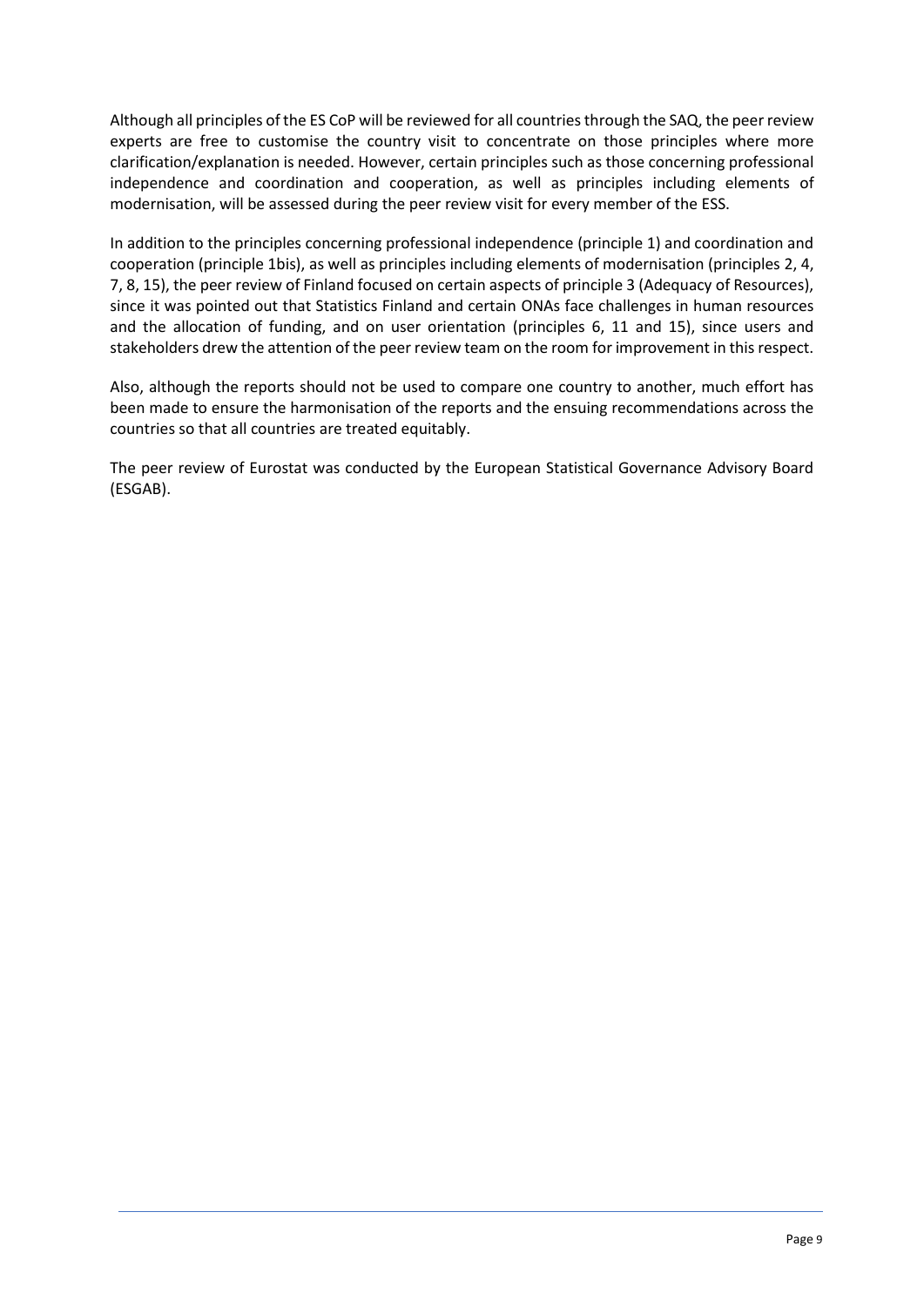# **3. BRIEF DESCRIPTION OF THE NATIONAL STATISTICAL SYSTEM**

#### **The Finnish Statistical System and Statistical Act**

The Statistics Act (280/2004) mandates four statistical authorities, namely Statistics Finland, The Natural Resources Institute Finland, the National Institute for Health and Welfare and the Finnish Customs to collect, process and disseminate data for statistical purposes. The Statistics Finland Act (48/1992 and 901/2002) and the Council of State Decree (1063/2002) on Statistics Finland guide the activities of Statistics Finland. The Statistics Finland Act provides for Statistics Finland to develop official statistics in collaboration with other central government authorities. The National Statistical System comprises - in addition to the four statistical authorities mentioned above - nine other organisations, which are mostly government agencies and of which 11 produce Official Statistics of Finland. Official Statistics of Finland (OSF) are a collection of statistics describing society. They comprise around 250 sets of statistics. The production of OSF must be continuous and of high quality, and the producer of the statistics must commit to quality criteria. The Advisory Board of Official Statistics of Finland grants the OSF stamp.

All in all, six of these authorities have been designated Other National Authorities (ONAs) taking part in the ESS: the Natural Resources Institute Finland (LUKE), the Finnish Immigration Service (MIGRI), the National Institute for Health and Welfare (THL), the Finnish Institute of Occupational Health (TTL), Finnish Customs (TULLI), and the Finnish Environment Institute (SYKE). Four of these were selected to participate in the peer review based on their share for 2020 (97%) in the total number of transmissions and their share (99.9%) in the total data volume of European statistics sent by Finland to Eurostat.

#### **Appointment and dismissal of the Head of NSI**

The appointment procedure for the Director General of Statistics Finland (Head of NSI) is based on the Public Servants Act, Section 3. The requirements for the post are set out in the Council of State Decree on Statistics Finland. The qualification requirements are a higher-level academic degree, management skills and management experience proven in practice as well as the broad-based experience required by the position. The Director General is appointed by the Council of State.

The term of the Director General has been defined as 5 years. A civil servant may be dismissed for a reason attributable to the civil servant him/herself, but only if the reason is especially weighty. The reason cannot be his/her political or religious opinion, illness or participation in a legal strike.

#### **Statistical Programming**

Since December 2020, the statistical programme brings together the statistics of Statistics Finland and other producers of Finnish official statistics. The programme also presents the key development activities of statistics over the next few years, as well as the services provided.

Finland's statistical programme is aligned with European priorities and is used for the internal planning, monitoring and development purposes of Statistics Finland. It is published on its website yearly, along with the performance agreement, the annual release calendar and the annual performance reports.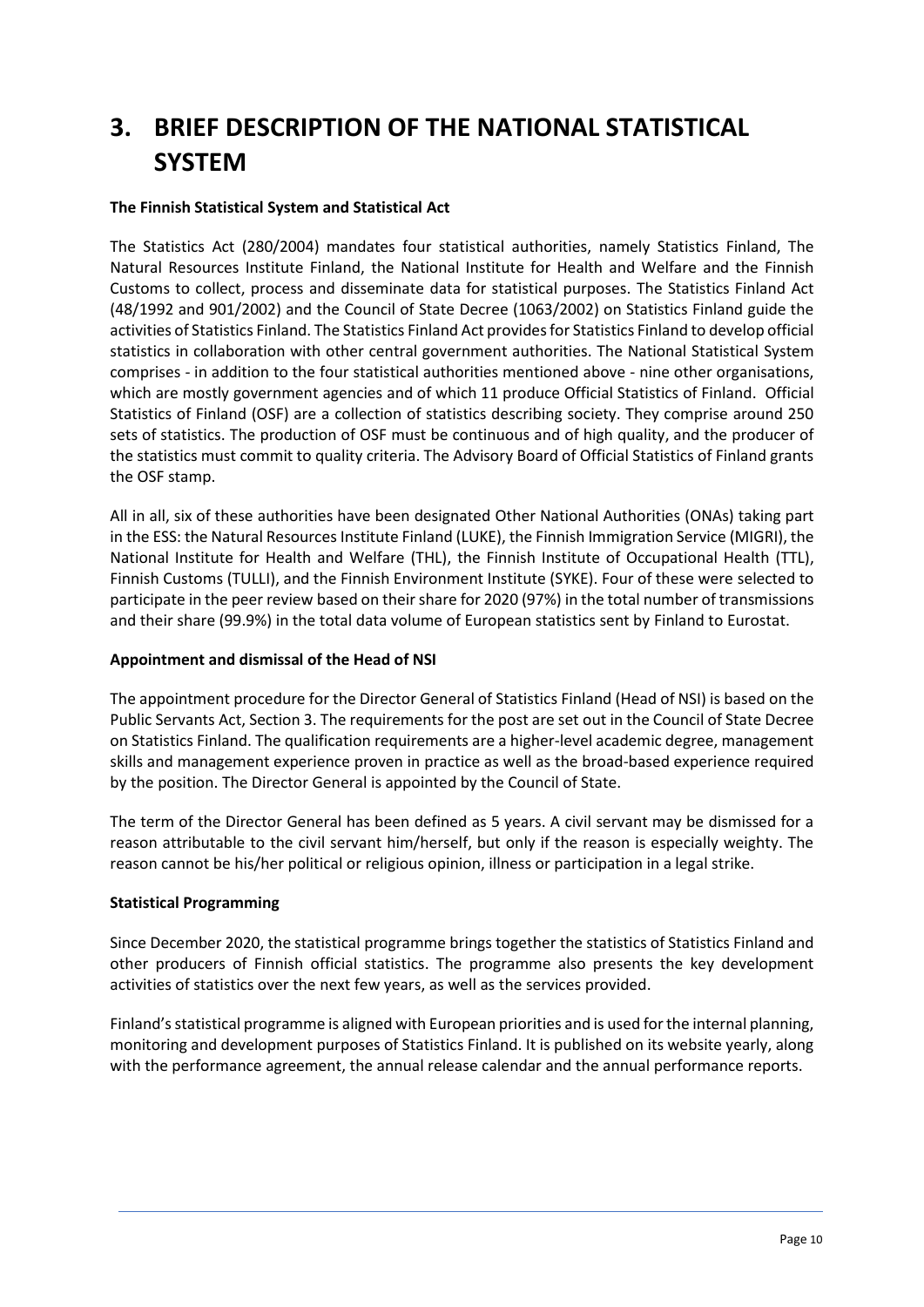#### **Coordinating body**

Statistics Finland coordinates the activities of the national statistical system (NSS) through the Advisory Board for Official Statistics. The Advisory Board acts as a joint forum for authorities producing official statistics in order to advance the development policies of official statistics and the objectives of the national level coordination of the European Statistical System. All producers of official statistics are members of this board. Its appointment and tasks are defined in the Council of State Decree on Statistics Finland.

#### **Access to data**

The Statistics Act provides Statistics Finland with far-reaching access to data necessary for the production of official statistics from state authorities and agencies.

#### **Human and financial resources**

In 2020, Statistics Finland had 843 employees, 85% of which had tertiary qualifications. The annual budget amounted to 97.3 M€, slowly decreasing. Statistics Finland is exploring opportunities to produce more chargeable services.

#### **Dissemination**

According to the Statistics Act, Section 11, statistics shall be published as soon as possible after their completion. The main principle is that statistics are published to all users at the same time. The release calendar lists in advance all the statistical data and publications to be released over the year. The annual release calendar and the actual daily release times are set independently by Statistics Finland.

#### **The reviewed ONAs**

#### *National Institute for Health and Welfare (THL)*

The National Institute for Health and Welfare (THL) is one of the four statistical authorities in Finland. The Act on the National Institute for Health and Welfare (668/2008) provides the Institute with extensive authority to collect, utilise and publish statistical data. The legislation also guarantees THL extensive decision-making power to define the collected data and published statistics. The Institute is responsible for three European statistics: social protection expenditure and financing (European System of Integrated Social Protection Statistics ESSPROS), Health Expenditure and Financing (System of Health Accounts SHA2011) and the European Health Interview Survey (EHIS), which is carried out as part of the national FinSote health survey. In future, the Institute will also be responsible for producing non-expenditure health care statistics. The statistics function within THL is scattered across the organisation, with several departments collecting and processing statistical information for (national) statistical purposes. The management of the Information Services department has a coordination role.

#### *Finnish Customs (TULLI)*

Finnish Customs (TULLI) is a member of Official Statistics of Finland (OSF). Section 2 of the Statistics Act (280/2004) lists TULLI as a statistical authority in national statistics, while the Finnish Customs Administration Act (960/2012) also explicitly states that Customs takes care of international trade statistics and other statistics related to its industry. Article 52 of the Customs Act (204/2016) also entitles TULLI to carry out all the formalities to be applied (in customs clearance) and the data to be collected for producing international trade statistics, procedures to be followed and the time limits for such data collection.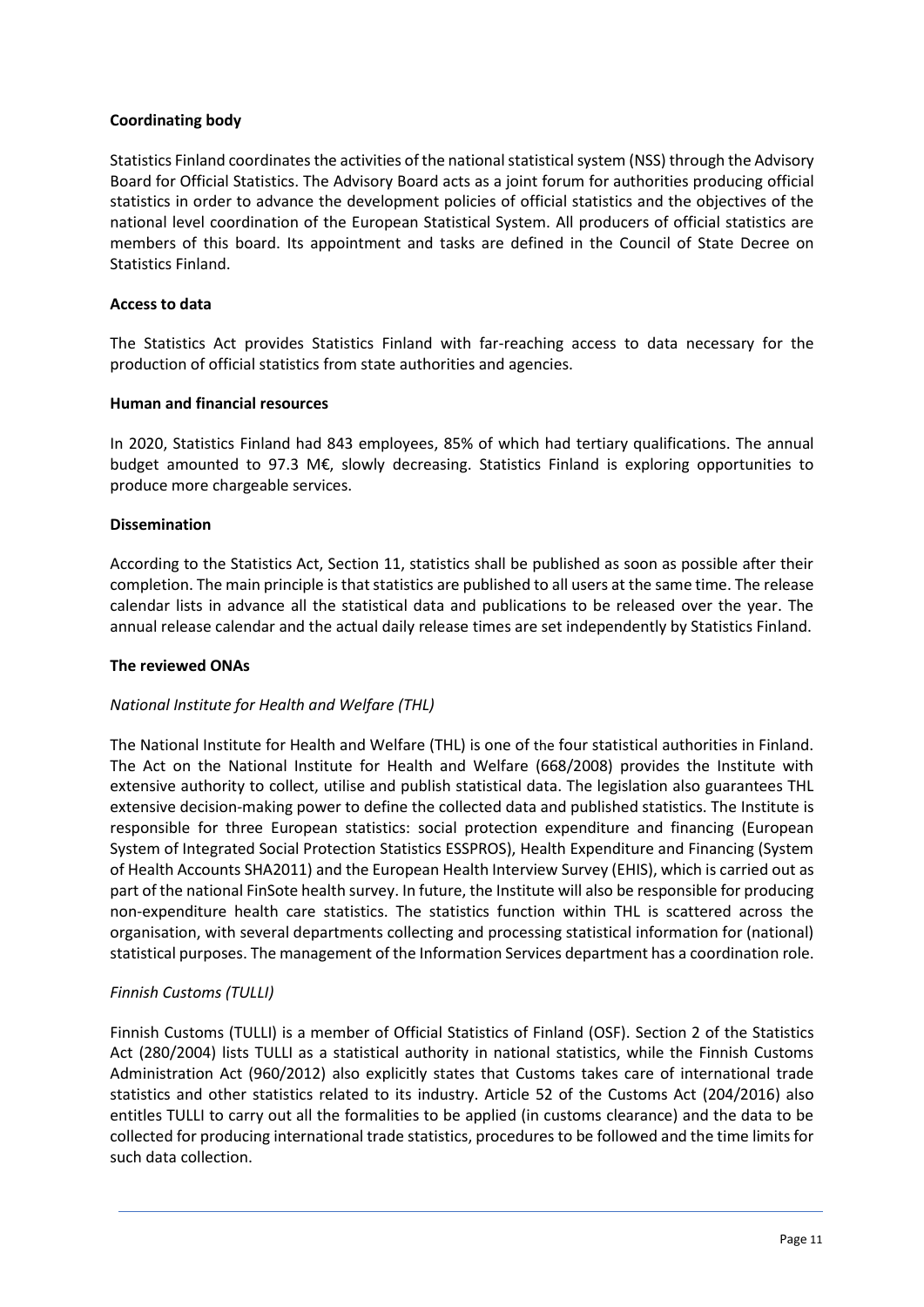TULLI is one of the larger institutions in official statistics, having a dedicated statistical unit with more than 20 employees, which is led by the Director of Statistics. The statistical unit is independently and entirely responsible for the operation of the Intrastat data collection and the production of trade of goods statistics in relation to third countries. TULLI operates its own trade of goods statistics database (ULJAS) using the common international classification standards. It also produces other publications and data releases.

#### *Natural Resources Institute Finland (LUKE)*

The Natural Resources Institute Finland (LUKE) serves as one of Finland's four statistical authorities. LUKE itself is a large scientific institution and LUKE's statistical unit and research units collaborate closely. LUKE produces Finland's statistics on food and natural resources:

- The structure of agriculture, production methods and inputs, agricultural, horticultural and livestock production, environmental effects of production, and the prices of agricultural products;
- The commercial exploitation of forests, timber trade and markets, forest management and forest protection;
- Fishing, aquaculture, fisheries and fishing product marketing;
- Food safety and the balance sheet for food commodities.

The unit responsible for statistics is organisationally separated from other tasks. This provision is ensured by the Act on the Natural Resources Institute Finland (561/2014). The decision-making power of the director of statistics is described in LUKE's Rules of Procedure and the Municipal Rules of Finance, according to which the director of statistics has sole responsibility concerning decisions on statistical methods, standards and procedures, timing and content of statistical releases.

#### *Finnish Immigration Service (MIGRI)*

The Finnish Immigration Service is a producer of European statistics. It produces statistics on immigration, asylum, the enforcement of immigration legislation and statistics on the Dublin procedure in the domain of Asylum and Managed Migration. MIGRI is a member of the National Coordination Group on Immigration Statistics organised by Statistics Finland. However, it does not produce Official Statistics of Finland.

MIGRI has a specific section named Statistics Services that is part of MIGRI's Department of Finance. This section manages and coordinates all statistical processes and is responsible for maintaining and developing the reporting infrastructure. European statistics are compiled using the same reporting facilities used for reporting on MIGRI's operations to policy makers. The section is also a national information provider to the general public as well as to officials in ministries.

The Technology and Digitalisation unit has the main responsibility for maintaining and developing the UMA register from which the statistics are extracted.

The production of European statistics is separated from the production of national official statistics, since some of the classifications, requirements and timetables differ.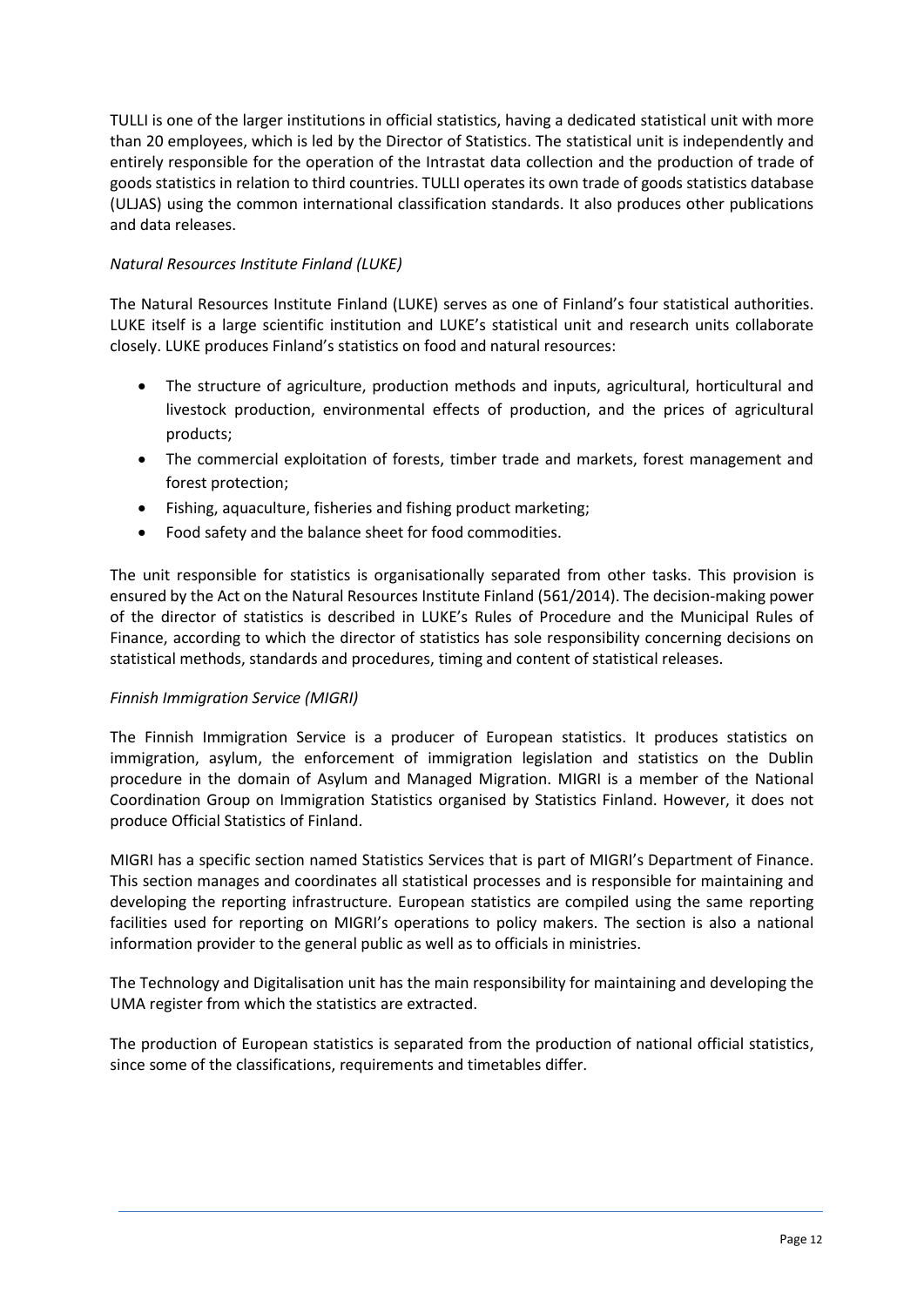# **4. PROGRESS/ADVANCEMENT IN THE LAST FIVE YEARS**

#### **Towards a stronger statistical act**

Statistics Finland and the Other National Authorities developing, producing and disseminating official statistics (ONAs) enjoy a high level of professional independence and a strong legal mandate to collect data to be used for official statistics. Although attempts were made to revise the existing legal act based on the previous peer review recommendations more thoroughly, especially in the context of improved access to administrative and privately held data, the current Statistics Act (280/2004) has only been partly amended since then. These amendments clarified the definition and mandate of statistical authorities and strengthened the protection of private and personal data, based on the current GDPR provisions that have entered into force. However, the legal provisions still do not offer clear solutions to several issues, such as a more detailed definition of professional independence and rules for advanced information services beyond needs for official statistical purposes. A more fundamental amendment of the Statistical Act is planned to be on the Statistics Finland agenda at the beginning of 2022.

#### **Access to administrative data, improvements in data integration**

An exceptionally large array of administrative registers exists in Finland, which enables Statistics Finland to rely highly on their content when producing statistics. Some registers, such as the business, the causes of death and the land register provide very timely information. When the COVID-19 crisis broke out in 2020, Statistics Finland was able to offer useful, accurate and timely information based on these registers. Statistics Finland increasingly used new administrative data, such as the established register of incomes, and successfully tested the use of other data sources. Statistics Finland cooperates with the holders of such data more intensively, and when new data sources/registers emerged over the past few years, Statistics Finland's opinion was often taken into account. However, this kind of cooperation still remains on a somewhat ad hoc level rather than applying a systematic approach to the use of new data sources for the purpose of official statistics.

The next level of business statistics integration was successfully achieved, with significant progress in implementing the Integrated Production System for Business Statistics (YTY). The .net-based system integrates information from several data collections and administrative data sources. It is used very successfully as a GSBPM-based production tool and as a production system for preparing interlinked business data, assisting national accounts and other subject matter areas in producing coherent data. It also enables tailor-made tabular data queries from multiple sources for external customers. The system's core advantage is its highly standardised production process and enhanced coherence of business statistics data. At the same time, the harmonised geocoding of statistical units has also introduced a new layer of possibilities for analysis.

#### **Enterprise architecture and systematic approach to quality**

There has been a significant structural development in Statistics Finland's production process. Quality management as a horizontal tool is now applied at all the different service areas (departments) in the office throughout the entire production process. An enterprise architecture model helps the process owners to identify gaps in the different production stages. Monitoring and reporting on quality indicators as well as customer satisfaction surveys became embedded in the system. Owners of the statistics (survey managers) in Statistics Finland implement their internal quality audits based on common standards, methodologies and tools and use a standard list of key performance indicators for evaluation and publication.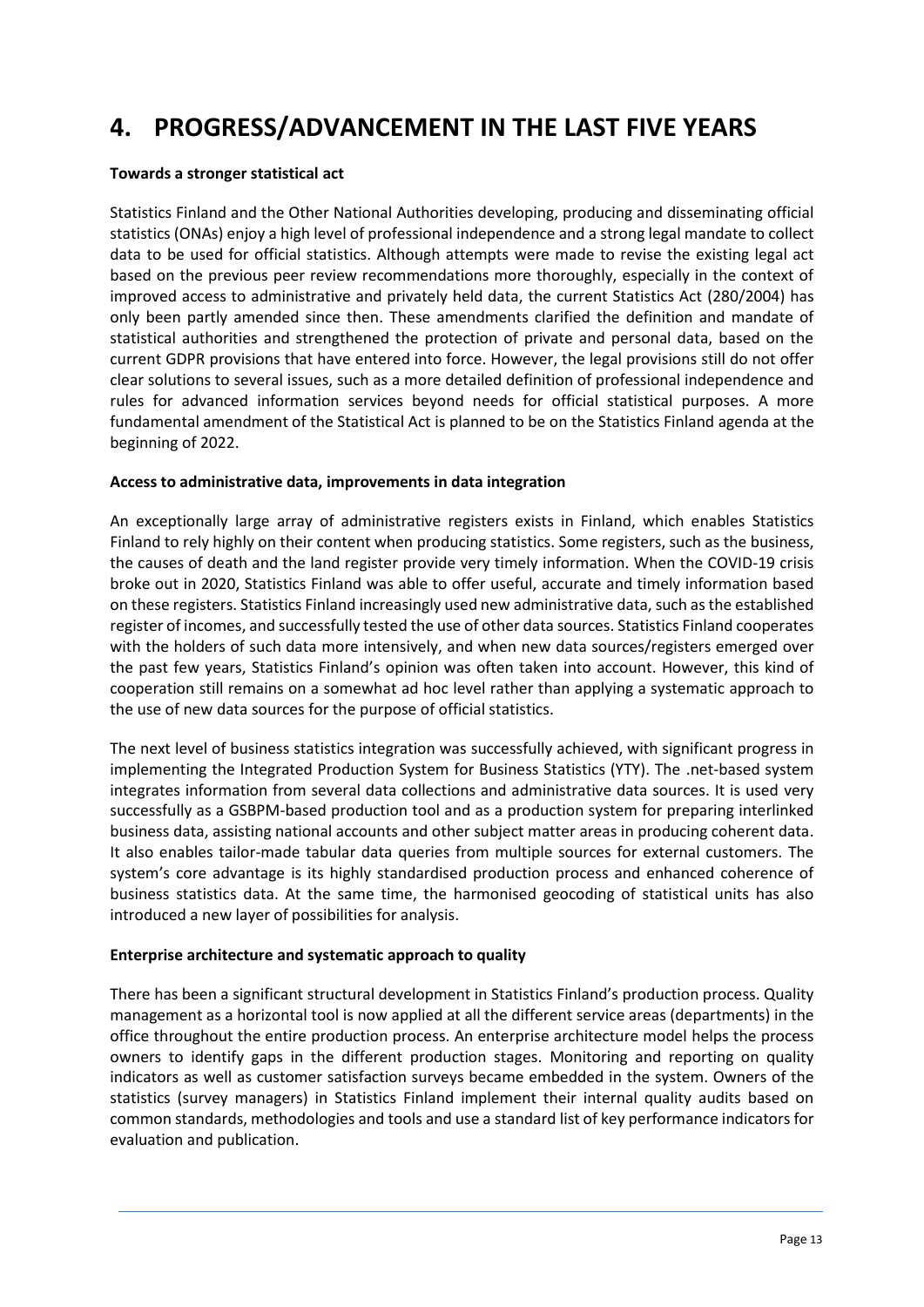From an overarching data quality perspective at national level, Statistics Finland leadsthe 'Data Quality Framework Project' in collaboration with nine administrative agencies. Being part of the project on opening up and using public data (under the responsibility of the Ministry of Finance), this project aims at increasing the usability and uniformity of public sector data and extending the use of these data for decision-making in society and by enterprises. Evidently, final data quality largely depends on the content of the source registers in such a heavily register-based statistical system. There are further discussions on how the monitoring of processes in the source registers could be embedded in the upcoming national data governance model.

#### **A new mission on data provision emerges for Statistics Finland**

Since 2015, Statistics Finland's wide-ranging development activities have targeted better access and better integration of register data as well as providing better services for researchers by granting access to more microdata in an interlinked and confidentiality-assured way.

The recently growing popularity of tailor-made data access services has resulted in a stronger separation of two different production lines in Statistics Finland's current work. Besides producing official statistics, Statistics Finland is now able to provide other products with a visible market value. It provides access to processed register-based information and, as such, offers market-oriented data analysis services and data products for customers. The demand for this custom-made service has been growing significantly in recent years, reaching more customers through such a tailor-made approach. Sometimes tabular products are still accompanied by some analysis, but in most cases customers gain access to the vast amount of coherent microdata based on their research needs. Nevertheless, users consider these services costly, while Statistics Finland claims that it needs additional funding from its budget to implement these tasks and is not able to operate such services on a fully overhead-cost basis. Finally, senior management in the strategic plans separates these two production lines, and builds a new business activity based on the provision of its new 'data stewardship' services.

#### **Improvements in communication**

While the redesign of the Statistics Finland website is still a work in progress, Statistics Finland has implemented several improvements to provide for better visibility in mass and social media. Statistics Finland has started to produce regular broadcasts via its own television studio. Such short broadcasts appear in national television programmes and are available, with frequent updates, on Statistics Finland's own YouTube channel. It has also become very active on Instagram and Facebook.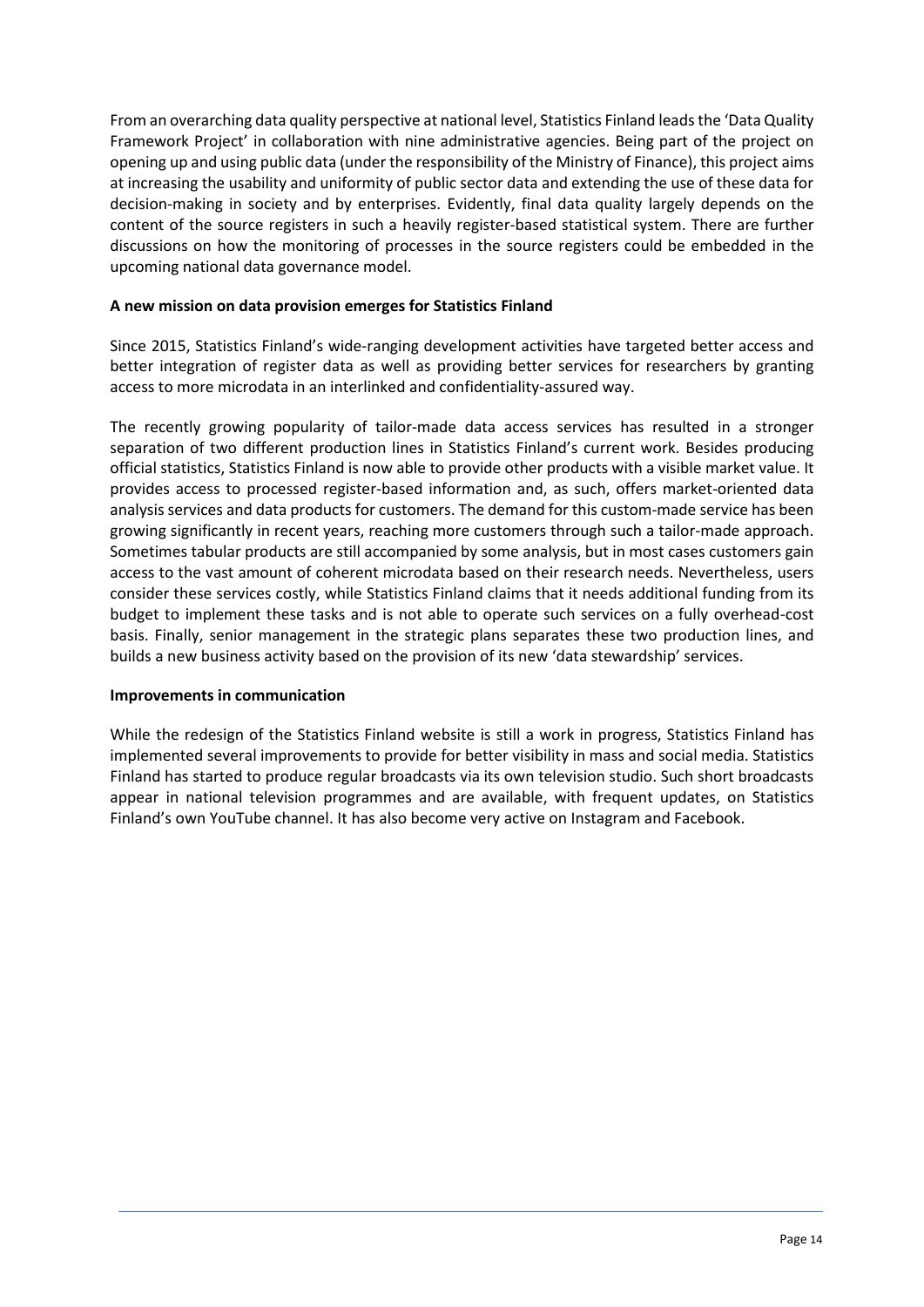# **5. COMPLIANCE WITH THE CODE OF PRACTICE AND FUTURE ORIENTATION**

## **5.1 STRENGTHS OF THE NSI AND THE PARTICIPATING ONAs IN RELATION TO THEIR COMPLIANCE WITH THE CODE OF PRACTICE**

### **5.1.1 Statistics Finland**

#### **A modern and professional statistics authority**

The Finnish Statistical System and in particular Statistics Finland relies on an institutional environment rooted in the principles of the ES CoP. More specifically, the Statistics Act<sup>1</sup>, the Statistics Finland Act<sup>2</sup> and the Council of State Decree on Statistics Finland<sup>3</sup> provide a strong legal mandate to Statistics Finland. According to the Statistics Finland Act, it shall be Statistics Finland's function to compile statistics and reports describing the conditions in society and to provide for the general development of official statistics in collaboration with other central government authorities. Statistics Finland's mandate to collect data involving an obligation to provide data is specified in the Statistics Act, for personal and other data. (ES CoP, Indicator 2.1)

Statistics Finland and other statistical authorities have access to the administrative data of public authorities. As a result, they use these data very extensively, and there is close cooperation between Statistics Finland, the other statistical authorities and the providers of administrative data. (ES CoP, Indicators 2.2 and 8.7)

The professional independence of Statistics Finland and other statistical authorities is laid down in the Statistics Act. According to this Act, statistical authorities and other authorities that compile statistics 'are professionally independent when performing tasks directly connected with developing, producing and disseminating statistics. These authorities shall operate independently, objectively, reliably and cost-efficiently, and ensure the protection of statistical confidentiality'. (ES CoP, Principle 1 and Indicator 5.1)

The qualification requirements and the rules for appointment of the Director General of Statistics Finland are laid down in the Council of State Decree on Statistics Finland. The function requires a higher-level academic degree, management skills and management experience proven in practice as well as the broad-based experience required by the position'. The Director General is appointed by the Council of State. (ES CoP, Indicator 1.2)

From discussions with different groups of stakeholders, it emerged that Statistics Finland's independence, including the de facto independence from the Ministry of Finance, is exercised in all statistical matters, and is widely recognised and unchallenged.

 $\overline{a}$ 

<sup>1</sup> [http://www.stat.fi/meta/lait/tilastolaki\\_en.html](about:blank)

 $2$  [http://www.stat.fi/org/lainsaadanto/laki\\_tksta\\_en.pdf](about:blank)

<sup>3</sup> [http://www.stat.fi/org/lainsaadanto/asetus\\_tksta\\_en.pdf](about:blank)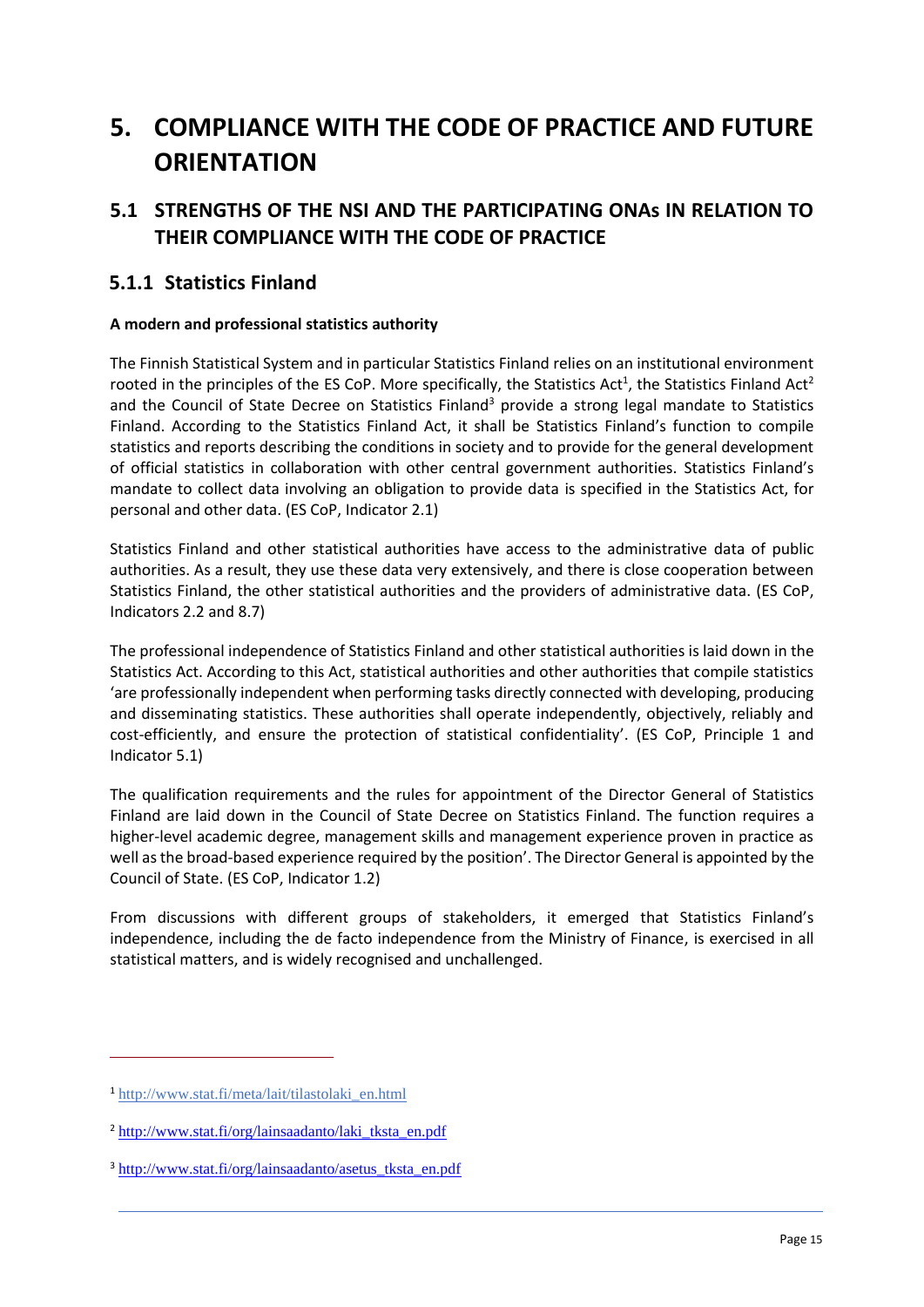With 85 per cent of the workforce having at least lowest level tertiary qualifications, Statistics Finland can rely on well-educated staff. This contributes to Statistics Finland enjoying high levels of trust within the wider administration, user community and the general public. (ES CoP, Indicators 3.1 and 7.5)

Furthermore, Statistics Finland is recognised and valued as the coordinator of the NSS, leading with expertise and hands-on support on all matters regarding the development, production and dissemination of statistics. (ES CoP, Principle 1bis)

#### **Statistical Confidentiality and data protection**

Statistical confidentiality is maintained according to the legal requirements. The Statistics Act, Section 10, sets out data processing principles: 'When data collected for statistical purposes are being combined, stored, destroyed or otherwise processed, it shall be ensured that no person's protection of private life, personal data or business secret shall be endangered.' Section 11 requires that 'Statistics shall be compiled so that those they concern cannot be directly or indirectly identified from them…'. The release of confidential data for scientific and statistical production/survey purposes is enacted in Section 13. Violation of statistical confidentiality is regulated in the Statistics Act, Section 24, with a reference to the Criminal Code, Sections 38 and 40. All employees and external parties (e.g. IT maintenance service) sign a commitment on confidentiality. (ES CoP, Principle 5).

Regulatory, administrative, technical and organisational measures are in place to protect the security and integrity of statistical data and their transmission. The general obligation for State authorities to ensure information security is based on the Act on Openness of Government Activities. A new act on Public Administration Information Management (906/2019) and related acts came into force on 1 January 2020. (ES CoP, Indicator 5.5)

Statistics Finland has set up a risk management and preparedness team and appointed a chief preparedness officer. Guidelines and instructions are provided to staff on the intranet (data security principles, guidelines for the application of the Statistics Act, guidelines on the granting of user licences to Statistics Finland's unit-level data, guidelines on the protection of tabulated personal and business data etc.). Training is organised by the Head of Data Security. (ES CoP, Principle 5)

#### **Integrated interoperable information**

Statistics Finland systematically pays attention so that any new data can be linked to already existing information and with each other, thus resulting in high data interoperability and process efficiency, and a coherent picture of society at the same time. This is enabled by a systematic and encompassing enterprise and business architecture approach, which oversees and guides the integration of statistical domains into larger data repositories. All business statistics are fully integrated and linked with the business register as a common backbone, allowing data linking on a large scale through an integrated system for business statistics. A similar data warehouse approach based on common identifiers is currently being implemented in the areas of population statistics (comprising up to 75 statistical domains) and environmental statistics. The respective geocoding processes were also harmonised, including the complete building register, in a special centralised information system. Exploitation of this rich database has just started. (ES CoP, Indicators 9.6, 10.3, 10.4 and 11.1)

#### **Quality management**

Statistics Finland organises quality management based on the Rules of Procedure of Statistics Finland<sup>4</sup>. The Director General holds strategic leadership with the senior management team, which is

 $\overline{a}$ 

<sup>4</sup> Version of 25 March 2021.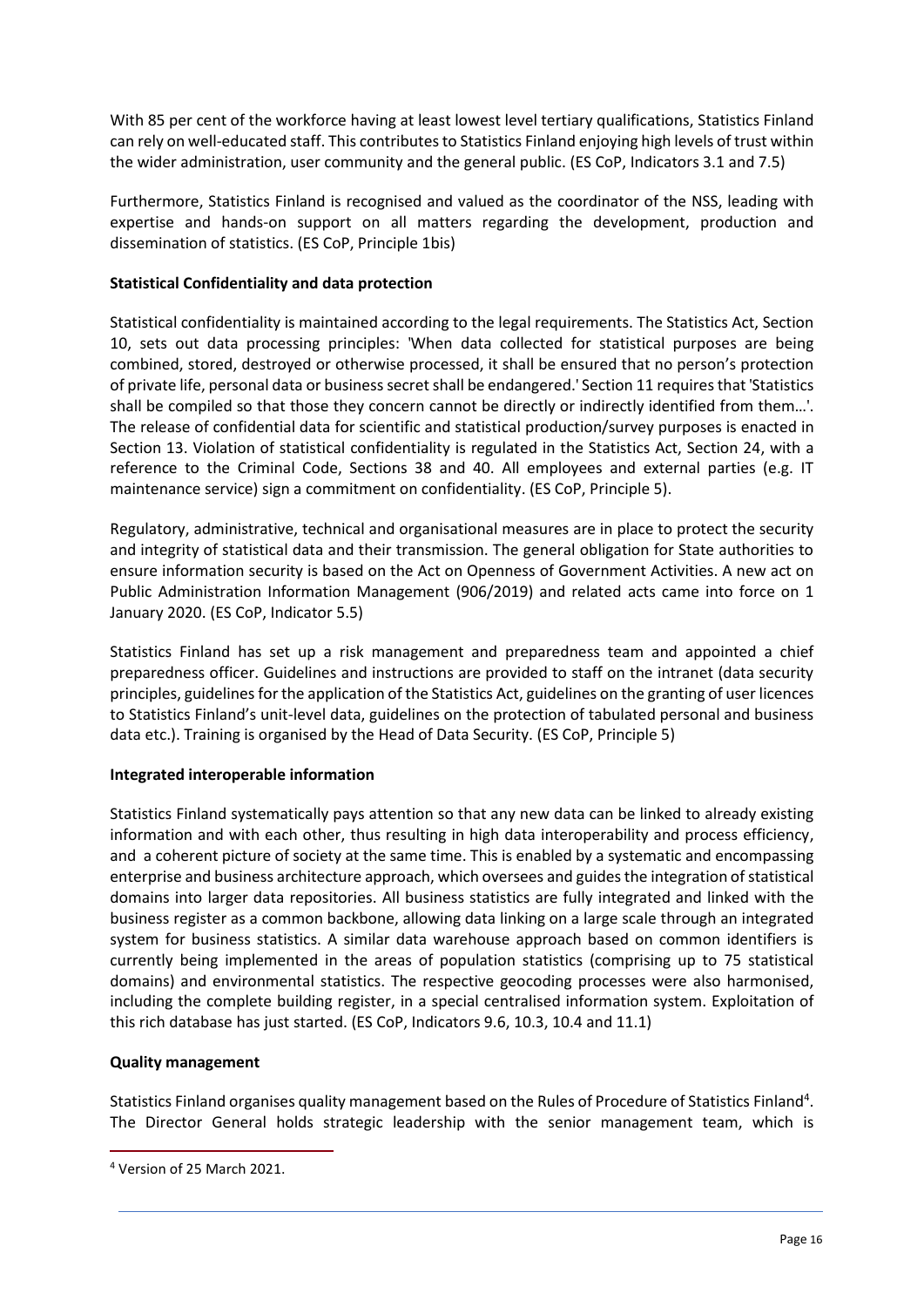responsible for implementing the operating strategy. Overall performance is monitored three times a year. Each service area (department) has a scorecard, which contains strategic indicators on product quality. They serve as a basis for setting annual goals to achieve planned results with the help of the indicators. The process owners manage process quality and evaluate the risks of the core processes. Development projects to improve data quality are prepared under the supervision of the process owners. Priority setting of projects is supported by the project office and the process groups. (ES CoP, Principle 4 and Indicator 10.1)

#### **Innovative practice: phenomena experts as communicators**

Statistics Finland's dissemination system is currently being revised and, as a result, one new element has been introduced, which the peer review team would like to highlight as noteworthy and possibly applicable in other NSIs: Statistics Finland's phenomena experts. Enabled by the above-mentioned larger data repositories, statistics will be published under wider phenomena in the future. Since spring 2021, a new layer of experts has been established to convey the bigger picture of current phenomena to stakeholders and the media. The ambition is to have the phenomena experts widely recognised as thought leaders in their topic, thus increasing Statistics Finland's visibility in a wide range of communication channels. To this end, Statistics Finland has nominated 14 phenomena experts. A multidisciplinary team of communication and other experts, organised in larger groups, each covering broad topics of the statistical programme, support them. The phenomena experts are encouraged to actively participate in media debates, including social media, and attend dedicated events. Starting with their statistical expertise, their training encompasses media influencing, presentation skills, social and general media, writing and blogging as well as peer support and exchanges. Activities are subject to a self-established plan and targets are monitored regularly. (ES CoP, Indicators 11.1 and 15.2)

### **5.1.2 Other National Authorities**

#### **Institute for Health and Welfare (THL)**

As one of the four designated statistical authorities in Finland, the Institute for Health and Welfare's tasks, as defined in its Act of 2008<sup>5</sup>, is responsible for European statistics on social protection and health. Its other tasks broadly relate to studying, monitoring, international cooperation and the provision of research and guidance in the areas of social welfare and health care. THL follows its own ethical guidelines to ensure good governance and public confidence in all its tasks, in addition to its coverage by the Statistics Act. The peer review team was convinced of the Institute's strong professional ethics, demonstrated by a high degree of awareness of the ES CoP and reinforced by the Institute's research orientation and expertise. (ES CoP, Principles 1, 7, 8)

#### **Finnish Customs (TULLI)**

 $\overline{a}$ 

Finnish Customs (TULLI) is one of the major authorities in Finland producing official statistics. Its institutional environment (a separate statistical unit, headed by the Director of Statistics) enjoys total professional independence and its current practices are advanced and fit for purpose, e.g., a secure server connection to Statistic Finland's or a special search tool developed for the Combined Nomenclature. The Statistical Unit is independently and entirely responsible for the operation of the data collection for INTRASTAT and the production of statistics on the trade of goods with third

<sup>5</sup> Act on the National Institute for Health and Welfare (668/2008): [https://www.finlex.fi/en/laki/kaannokset/2008/en20080668.pdf](about:blank)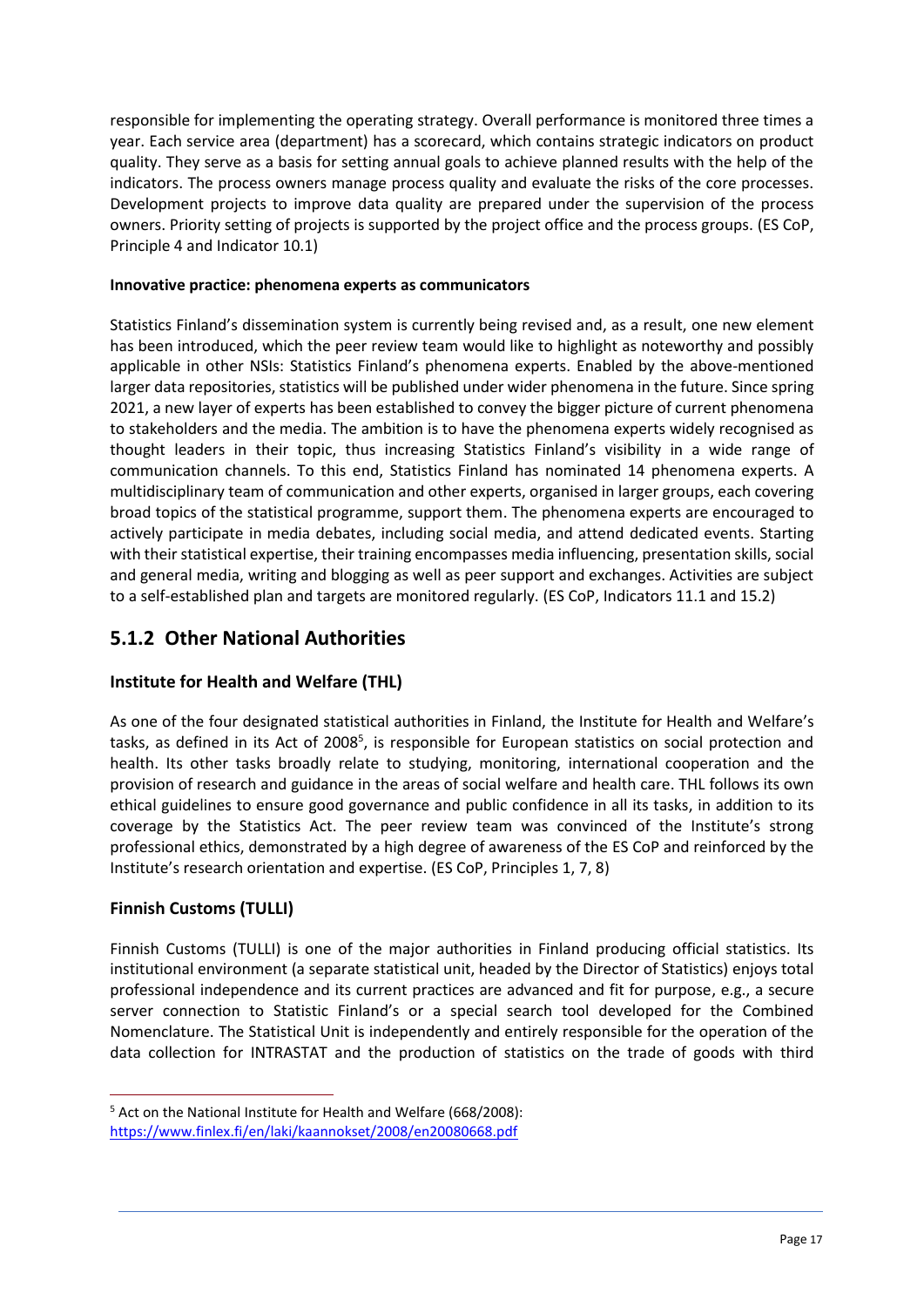countries. TULLI operates its own trade of goods statistics database (ULJAS) using common international classification standards. It also produces other publications and data releases.

Trade of goods microdata are disclosed for research purposes via Statistics Finland's remote access system called FIONA. Using this system, a wide range of data integration and linkage options with Statistics Finland's other statistical databases is possible. These current practices ensure a high level of coherence of trade of goods data with other business data. The confidentiality of microdata is ensured by pseudo-anonymisation.

#### **National Resources Institute (LUKE)**

The National Resources Institute (LUKE) is defined as a statistical authority by the Statistical Act (280/2004). This guarantees strong independence, and LUKE can implement statistical functions independently from the directives of the Ministry of Agriculture and Forestry and other ministries. The Act on food and natural resources statistics (562/2014) has granted a mandate to LUKE to collect all necessary statistical data. The need to collect and access data is justified, data protection is explained, and all this information is publicly available.

LUKE has elaborated a forward-looking statistical programme 2021–2023 with reference to nationally defined Sustainable Development Goals (SDGs). Its statistical process complies with the Generic Statistical Business Process Model (GSBPM). LUKE has well-developed documentation on statistics production, e.g. statistical process guidelines. Risk management is implemented in the organisation and is part of LUKE's project management. The risks for each project and statistics are defined in LUKE's project management tool 'Projector'.

#### **Finnish Immigration Service (MIGRI)**

For producing European statistics, MIGRI can rely on a well-maintained administrative register (the UMA register), which closely follows the needs of policy makers. In a highly sensitive field of publicly discussed matters such as asylum and migration, this may seem like a risk-prone approach. However, the peer review team could ascertain that the statistics services in MIGRI succeed in maintaining an objective, neutral treatment of the information on these matters.

### **5.2 ISSUES AND RECOMMENDATIONS**

### **5.2.1 Enhance coordination**

 $\overline{a}$ 

The Finnish NSS is well-structured and includes a dedicated body – the Advisory Board of Official Statistics of Finland – to promote the system's coordination, and the coordinating role of Statistics Finland is defined in law. The Advisory Board issues guidelines for quality, which should be applied in all Official Statistics of Finland, and their application is audited. The "Quality Criteria" <sup>6</sup> are compatible with the ES CoP and define which dimensions should be taken into account in the quality of statistical products. The "Recommendation on Quality Description"<sup>7</sup> defines the content of the quality description that should accompany the publication of all Official Statistics of Finland. The "Release Guidelines"<sup>8</sup> provide instructions on publishing modes, identifiers and data presentation modes. Those

<sup>6</sup> https://www.stat.fi/org/tilastotoimi/svt-laatukriteerit\_en.html

<sup>7</sup> https://www.stat.fi/org/tilastotoimi/svt-laatuselostesuositus\_en.html

<sup>8</sup> https://www.stat.fi/org/tilastotoimi/svt-julkaisuohje\_en.html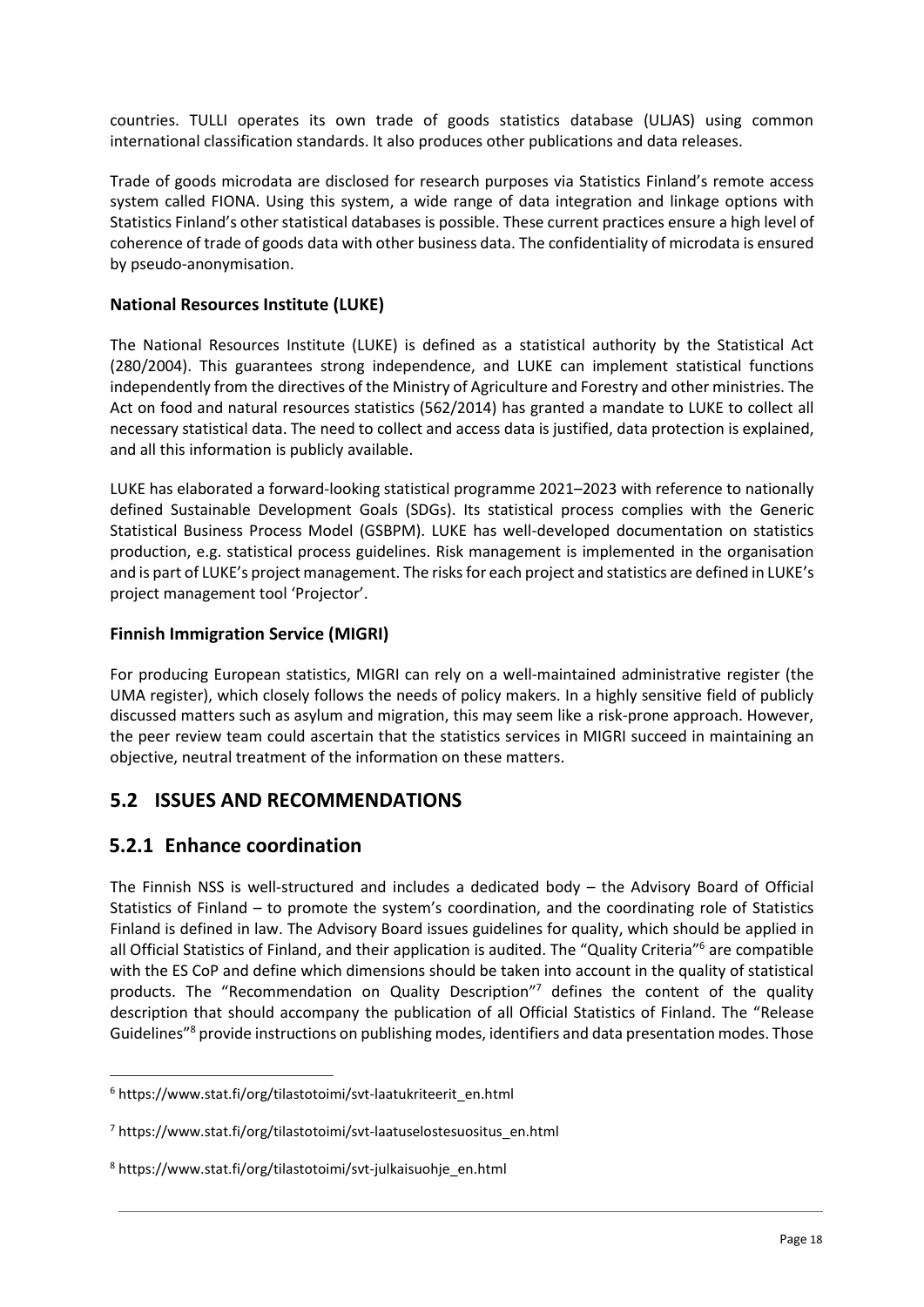concerning data protection provide practical guidelines and recommendations based on existing legislation, most notably the GDPR. An auditing system is in place, internally for Statistics Finland and externally (on a 5-yearly basis) for the ONAs. It will be further developed in the years to come. Overall, the institutional setting for coordination is sound and well documented.

In practice however, ONAs are consistently pointing out that a more proactive coordination would be welcome. Some ONAs asked if the preparation for the ESS directors' groups and working group meetings could be better coordinated, or that outdated guidelines be more quickly updated; some asked for a continuous discussion on quality reporting. Others asked for regular meetings with the Director General of Statistics Finland, the Heads of Statistics Finland service areas (departments) and the statistical heads of all ONAs, beyond the regular meetings of the Advisory Board.

To improve beyond compliance with the ES CoP, the peer review team recommends:

#### **R1: Statistics Finland should strengthen a proactive coordination of the Finnish statistical system by sharing good practices and providing methodological and other guidance, as well as tools, and by addressing Other National Authorities at the appropriate levels.** *(Improvement-related, ES CoP indicators 1bis.1 and 1bis.2)*

In the previous round of peer reviews, it was already recommended 'to set up a well-branded web portal to all official statistics, including a single calendar covering all of Finland's official statistics'. The peer review team at the time felt rightly 'that coordination of official statistics would be improved and that the quality rating would get greater prominence if there was a clearly identified portal with a higher profile'. More specifically, a common release calendar would not only be a strong coordination tool but also a clear sign to users on the common quality assurance throughout the system. For technical reasons, the recommendation of the previous round of peer reviews has not yet materialised. However, in the framework of the new website to become available soon, this will be possible.

To improve beyond compliance with the ES CoP, the peer review team recommends:

#### **R2: Statistics Finland should publish a common release calendar covering at least all European statistics.** *(Improvement-related, ES CoP, indicators 1bis.1, 6.5 and 13.4)*

Statistics Finland has ensured that standard concepts, definitions and classifications are consistently applied in-house and documented in an internal meta-database as well as published on its website. Quality reports for all statistics are compiled in an internal application and will be published on Statistics Finland's new website.

However, some ONAs still publish metadata and classifications in different formats on their websites. The peer review team was informed that they are willing to work towards a solution on this issue.

Moreover, statistical classifications are mainly maintained by Statistics Finland and reused by other authorities producing official statistics. Some ONAs expressed their willingness to work closely with Statistics Finland on the revisions of classifications and their implementation. For example, the NACE classification, which is a multidisciplinary classification that covers the whole economy, is currently being revised. A new NACE version will have a direct effect across a wide range of statistical products. Therefore, national stakeholders, and especially statistical authorities, could work closely together developing a national version, correspondence tables and a national implementation plan.

To improve beyond compliance with the ES CoP, the peer review team recommends: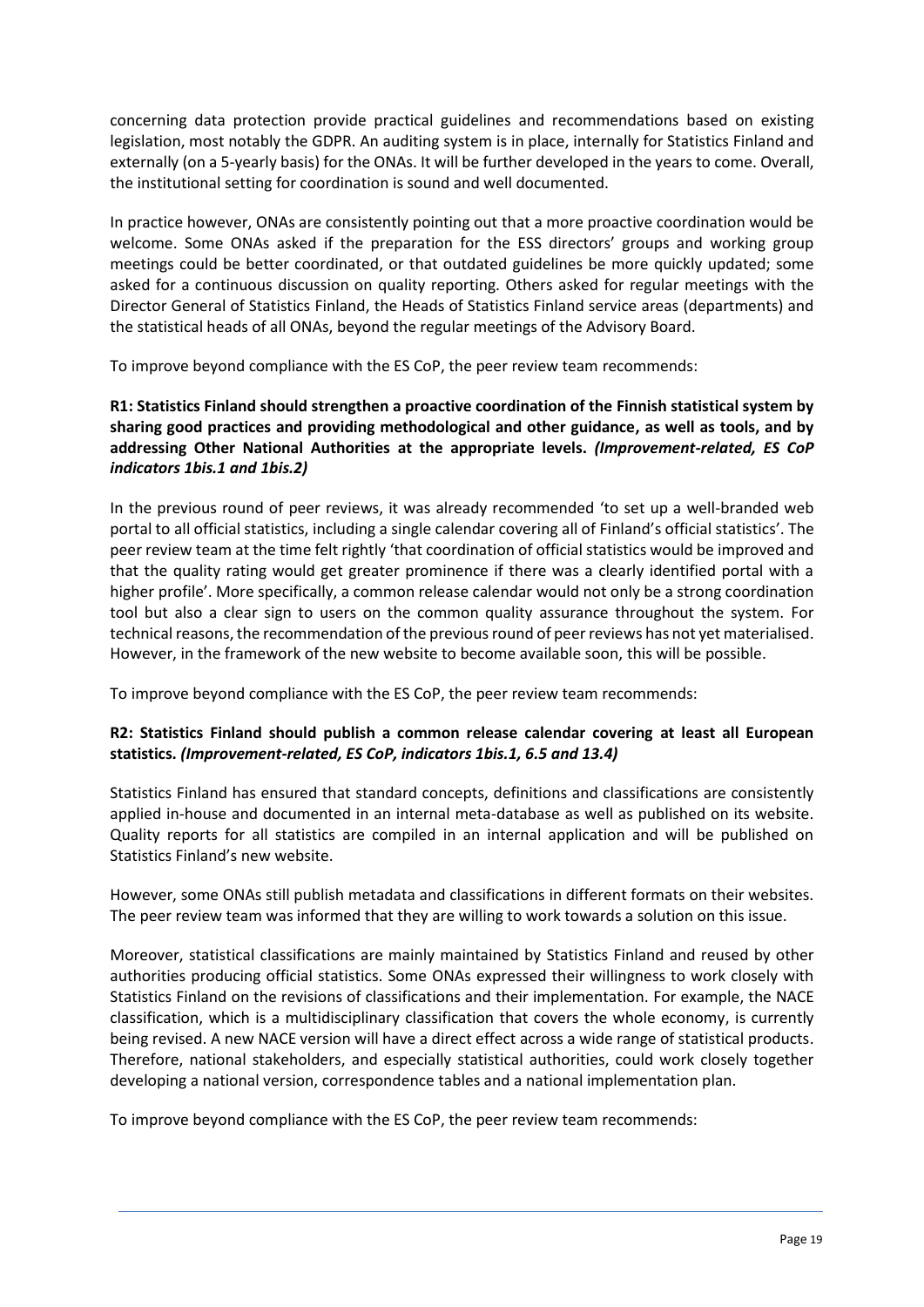#### **R3: Statistics Finland should engage in a continuous dialogue with Other National Authorities on achieving a harmonised approach to metadata, including classifications.** *(Improvement-related, ES CoP, indicators 1bis.2, 7.2 and 15.5)*

In some of the reviewed ONAs, the Statistics Functions are scattered over the organisation as a whole. This could potentially lead to a blurring of the border between the statistical role and other roles, such as policy-related roles.

In the case of the Finnish Immigration Service, the phenomenon is also related to the relatively small size of the organisation involved in administrative tasks. Administrative officers bear several responsibilities in parallel; nevertheless, a more streamlined, delineated background could be established for the production of official statistics.

The production conditions are rather different in the Institute for Health and Welfare, as it is a large organisation with several tasks of general importance in Finnish society, but a more streamlined organisational solution for producing official statistics could also be advisable here.

Although official statistics are produced in a professionally independent way in both organisations, this is rather a natural result of the dispersion of statistical tasks within their operations, and not a planned approach. The mandates of their different administrative tasks should be clarified from an organisational point of view as well, in order to ensure that exercising administrative authority functions does not blend with official statistics activities, which require a different approach, e.g. from confidentiality, quality, accessibility points of view.

To improve beyond compliance with the ES CoP, the peer review team recommends:

**R4: The Finnish Immigration Service and the Institute for Health and Welfare should clearly delineate the statistics function within their organisations; the rules and organisational structure should be such that a clear distinction can be made between their role in statistics and the other roles they perform.** *(Improvement-related, ES CoP, indicator 1.3)*

### **5.2.2 Ensure adequate financial and human resources**

Statistics Finland's financial resources are determined in an annual budgetary process based on detailed planning of new requirements and assessment of their costs. As a rule, the production of European statistics is prioritised and national needs are taken into account to the extent resources will allow. A few statistics depend on the provision of co-financing by other government institutions. Statistics Finland also relies on fees for the provision of custom-made analyses and microdata for research purposes.

While, in principle, Statistics Finland is sufficiently funded and staffed to fulfil its current European and national tasks, it cannot ensure that its ambitions towards users and in the field of innovation will be achieved in the coming years as set out in its strategy. The peer review team found that Statistics Finland's management has set a far-reaching target of becoming the central data source for all types of users in the country. Some elements of this objective could be reached through efficiency gains and reallocation of resources, but for others, additional financial and human resources will be necessary. This is especially the case for IT, whose budget was substantially cut in the previous years, while the need for IT-based data services is exponentially growing.

To improve beyond compliance with the ES CoP, the peer review team recommends:

**R5: Statistics Finland should take initiatives to reinforce its financial and human resources and to ensure their sustainability. Special attention should be paid to IT human and financial resources, as**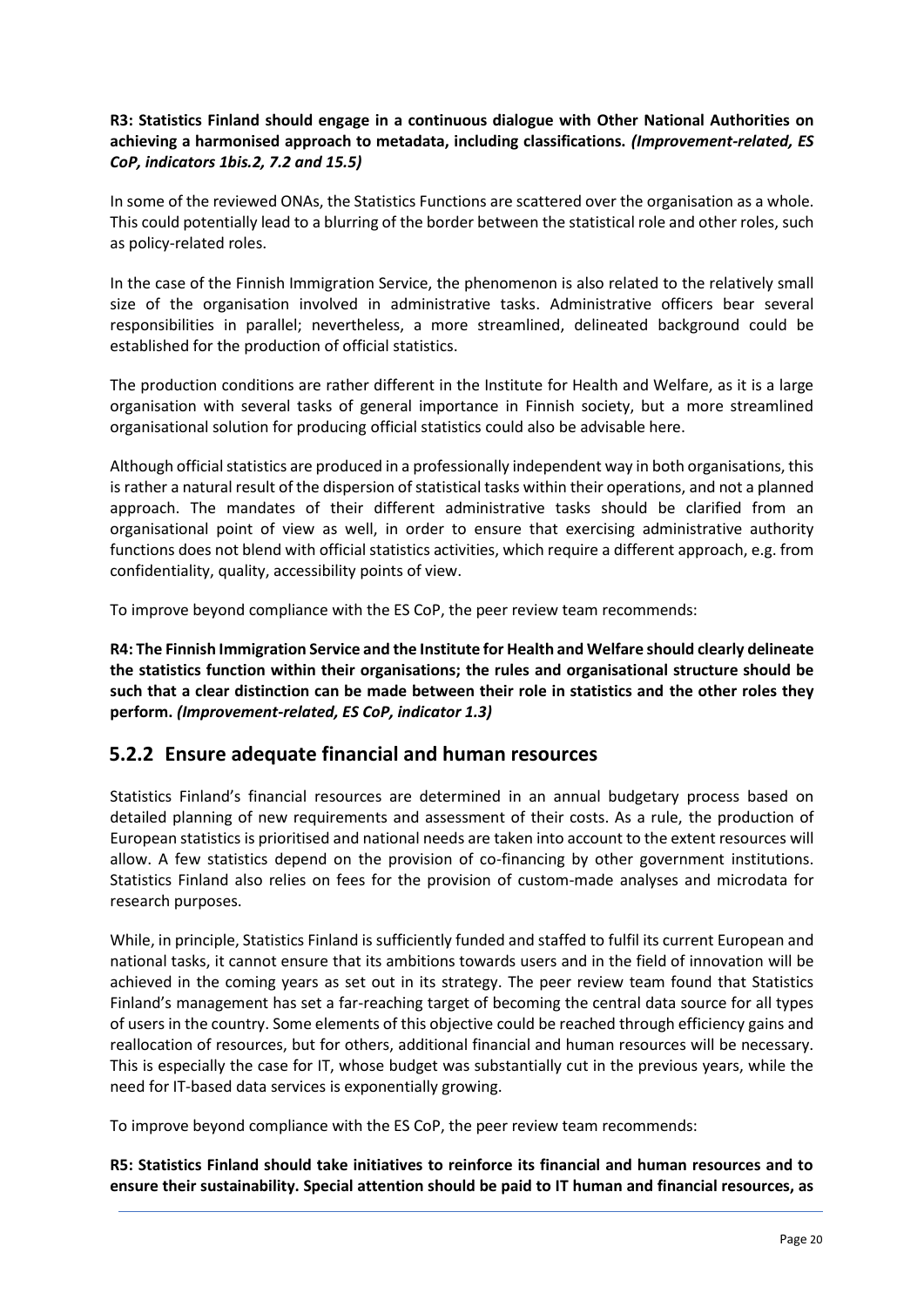#### **these are central for innovation, efficiency and modernisation.** *(Improvement-related, ES CoP, indicators 3.1 and 10.2).*

The turnover of staff has been higher in recent times, leading to an increased need for training. Statistics Finland's internal vocational training plan is well-developed. It is based on the identification of strategic competences, reports to senior management on targets and personal appraisals as well as on detailed discussions in management teams in the service areas (departments). The training plan is implemented within a year and guides training organised centrally by the human resource department for all personnel. In addition to this, service areas (departments) also organise and support the training of their staff (e.g. course fees, salary/unpaid leave of absence).

Instead of traditional training days and face-to-face learning, the use of a variety of online learning, such as online courses, webinars, podcasts and other recordings, has increased. Because of the COVID-19 crisis, many events had to be cancelled. Some training courses were successfully transformed into webinars but others are on hold.

Staff is informed of different conferences and courses. Participation depends on the applicant's strategic importance and role. However, the peer review team was informed that workload and budget limitations hamper participation in training and scientific exchanges beyond a collaboration with selected Nordic countries. This poses a risk in terms of Statistics Finland's ability to sustain its path towards modernisation, innovation and continuous improvements, given the importance of peer exchanges and knowledge transfer for staff skills and motivation.

To improve beyond compliance with the ES CoP, the peer review team recommends:

**R6: Statistics Finland should systematically increase the exposure of its staff to training and scientific exchanges, going beyond the Nordic collaboration and including those offered by the European Statistical System.** *(Improvement-related, ES CoP, indicators 7.6 and 7.7)*

### **5.2.3 Extend involvement in changes in administrative data and increase the use of other data**

Statistics Finland has comprehensive access to a wide range of administrative data. The Statistics Act, Sections 14 and 15, describes the obligation of public administration bodies to provide Statistics Finland with the appropriate data needed for statistics production. There are framework agreements between Statistics Finland and the most important administrative data providers. The agreements aim to ensure access and quality of the data. There is a dedicated coordinator for each of the main administrative data providers, whose duty is to monitor that the actual datasets can be reliably used for statistics production. There are regular meetings of senior management and at expert level, especially when major elements of the contents are to be changed.

However, as more statistics are being produced from administrative and other data, changes in these datasets present new challenges in detecting errors and producing statistics. In a system that depends on the sustainable availability of data in terms of content, access modalities, frequency, etc., any changes in the administrative data may pose a potential risk for data production and quality. While collaboration seems to function well on a bilateral and informal basis, more structured and guaranteed involvement in decision-making on administrative data, including foreseen modifications, seems to be lacking at times. This can be the case for Statistics Finland but also for ONAs.

To improve beyond compliance with the ES CoP, the peer review team recommends: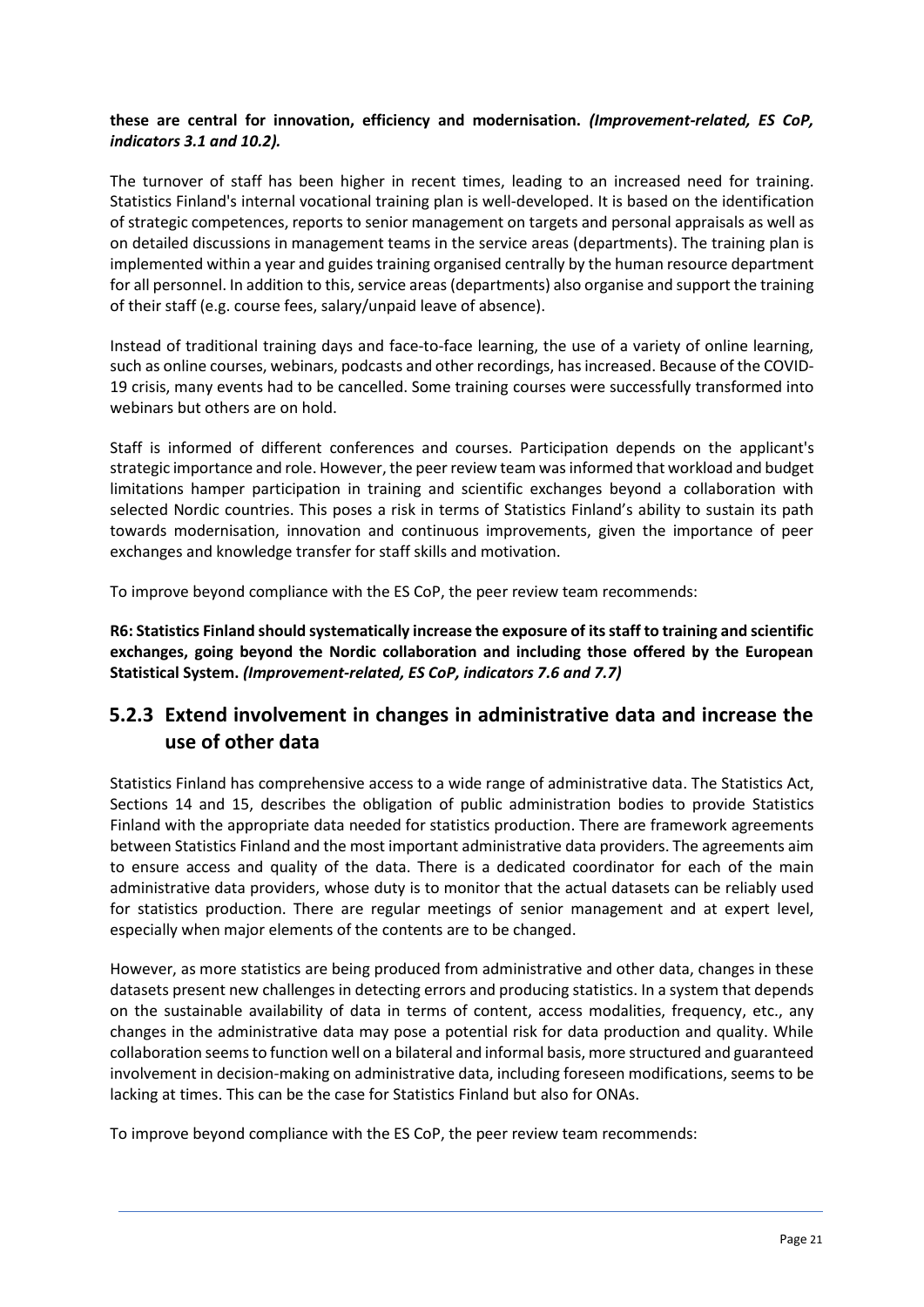**R7: Statistics Finland and those authorities providing data to Statistics Finland should ensure that appropriate mechanisms are in place to secure that Statistics Finland is involved at an early stage when administrative data systems are being developed or reviewed so that the needs of official statistics are taken into account.** *(Improvement-related, ES CoP, indicator 2.2)*

Due to the pressing needs in the field of asylum and migration policy, changes in administrative procedures can be rather frequent. This is a potential threat to the continuity of statistics on asylum and migration. In order to mitigate this risk, statisticians should be involved in the decision-making process.

To improve beyond compliance with the ES CoP, the peer review team recommends:

#### **R8: The Statistics Function in the Finnish Immigration Service should be involved in the decisionmaking process that could induce changes in administrative procedures.** *(Improvement-related, ES CoP, indicator 2.2)*

Privately held data are rapidly becoming a potential means for enriching statistics and creating new products. However, it is still unclear, including in Finland, how the access to such data for statistical purposes could be guaranteed. Some privately held data which cannot be accessed under current legislation, such as mobile telephone data, would be useful for the production of official statistics. Some of these data, such as scanner data, have been integrated into statistics production, but access to these data is contract-based. The sustainability of such contracts is not guaranteed.

To improve beyond compliance with the ES CoP, the peer review team recommends:

#### **R9: Statistics Finland and the Finnish Governmentshould ensure that appropriate legal and/or other mechanisms are in place to grant Statistics Finland the authority to use privately held data.** *(Improvement-related, ES CoP, indicator 2.4)*

Due to the COVID-19 crisis, face-to-face data collection (CAPI) was further replaced by telephone (CATI) and online (CAWI) modes of data collection. As online response rates are not high, Statistics Finland is increasingly developing and strengthening its call centres. Many countries have initiated discussions with public institutions and private organisations (e.g. mobile operators) on obtaining contact information (emails and telephone numbers) for natural persons included in the surveys on persons and households. The peer review team observed that Statistics Finland does not have access to such contact information of natural persons. Statistics Finland statisticians were worried about keeping response rates at a satisfactory level as response rates usually have an effect on survey data quality.

Therefore, Statistics Finland should address public authorities that hold registers of natural persons and have their contact information for administrative purposes. In addition, mobile telephone operators could be targeted to acquire access to the telephone numbers of respondents (population) sampled for surveys. The peer review team also suggests that access to the contact information of statistical survey respondents could be provided upon request of the statistical institution based on legislation, in order to strengthen Statistics Finland's mandate to gain access to data that are essential for the efficient fulfilment of its tasks. This would allow better response rates to be retained for regular surveys.

To improve beyond compliance with the ES CoP, the peer review team recommends:

**R10: Statistics Finland, the Finnish Government and national authorities holding contact data should ensure that appropriate legal and/or other mechanisms are in place to grant Statistics Finland access to contact information obtained from other public authorities, including mobile telephone numbers,**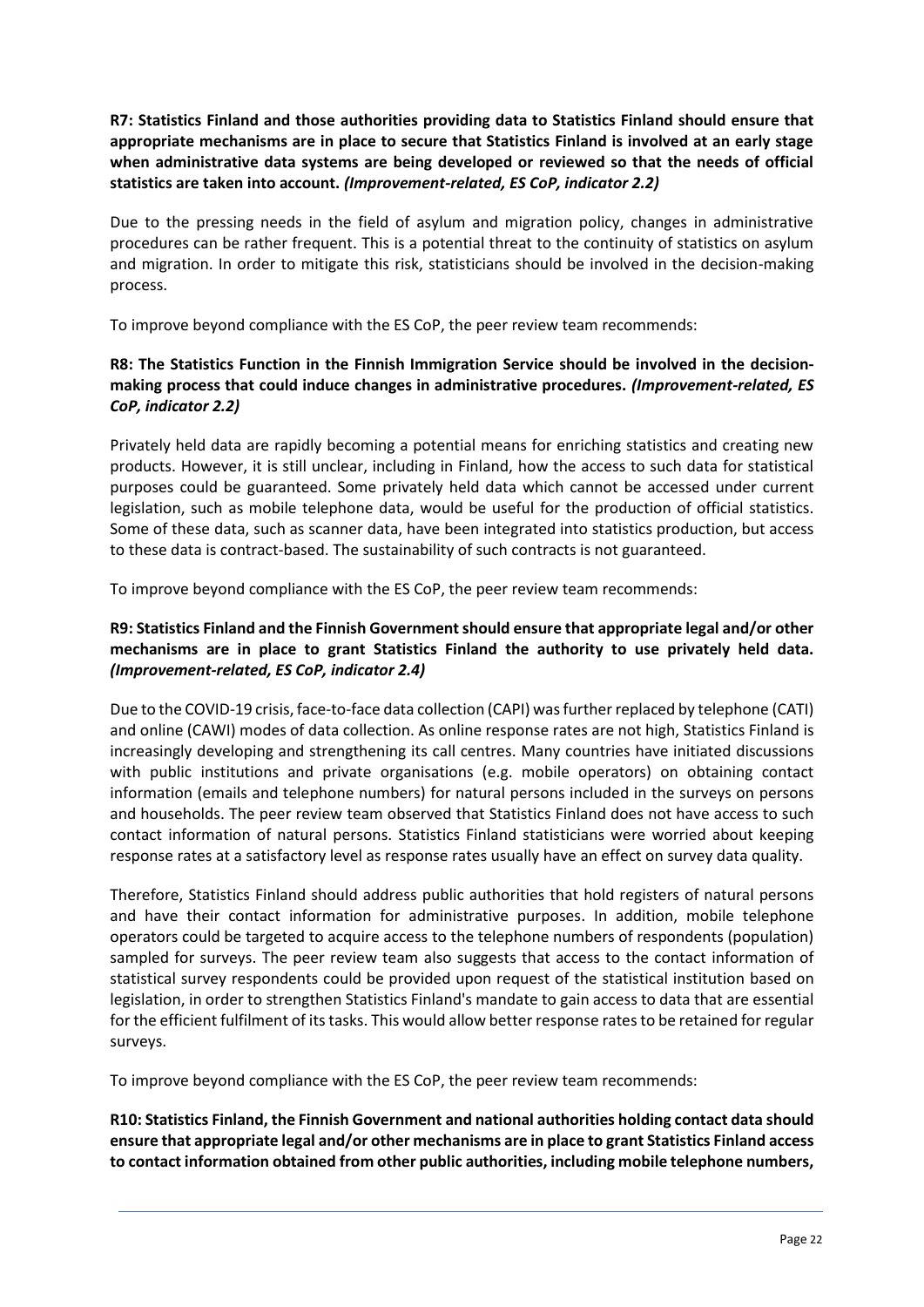**email addresses and fixed line numbers for data collection purposes, in order to increase response rates.** *(Improvement-related, ES CoP, indicator 2.2)*

### **5.2.4 Strengthen user orientation**

Statistics Finland coordinates the activities of the NSS in the Advisory Board of Official Statistics. There are also over 60 statistical working groups to improve the coordination and development work on official statistics at different expert levels. Other forms of consultations with ministries and other stakeholders take place on a more ad hoc basis. By doing so, emerging user needs get mostly channelled into the work of Statistics Finland. The current measures result in a less formal system of dialogues among producersin Finland, where incoming needs and issues are addressed either at senior management level from a very strategic point of view, or through a bottom-up approach at expert level.

In this setup, a sufficiently high-level consultation on user needs seems to be missing. Even though the entire society shares a generally high level of trust in government and public administration, and these measures seem to work quite effectively, the peer review team identified a growing need for a more systematic user involvement. This would enable Statistics Finland and other producers of official statistics to react to newly emerging needs or to prioritise between different data requests. The newly created statistical programme is an overarching tool to steer the production of European statistics by Statistics Finland and ONAs. The process of preparing this programme could include user consultations. By doing so, its role could be enhanced to become a vehicle for a more formalised user-producerdialogue on a regular basis and at a sufficiently high level, where decisions on data to be collected could be taken on board. Such a dialogue could complement the existing internal and external consultation structures, such as the Advisory Board on Official Statistics, where mainly producers of official statistics are represented, and dedicated working groups with rather specialised users, since these consultations seem to be at a level that is either too high or too specific for the purpose.

To improve beyond compliance with the ES CoP, the peer review team recommends:

#### **R11: Statistics Finland should set up a more systematic process of stakeholder consultations during the preparation of the statistical programme. This would allow a broader societal dialogue on evolving user needs, bridging the current gap between the involvement of very few external stakeholders via the Advisory Board on Official Statistics and consultations of specialised users via working groups.** *(Improvement-related, ES CoP, indicators 11.1 and 11.2)*

Statistics Finland's data warehouse approach is already well-developed and includes future-proof solutions for data integration to derive new products faster. Statistics Finland offers a wide range of information services. The entire website of Statistics Finland is metadata-driven and visitors may find the information from different entry points and search methods. They also already benefit from tailormade tabulations and broad access to microdata. The vast amount of information is currently grouped to focus on the published releases, the main figures of the country and the statistical database. While experienced regular users of the website (lead journalists, scientists) are familiar with the rather sophisticated access solutions and opportunities, e.g. while applying for microdata, using RSS feeds or other access solutions in their work, less frequent or specialised users may experience difficulties already at the stage of discovering what kind of information provided by Statistics Finland or by other producers of official statistics could be available and how to access it. Current solutions might allow users to find exactly what they were looking for but offer a less broad perspective on further possible topics of interest.

To improve beyond compliance with the ES CoP, the peer review team recommends: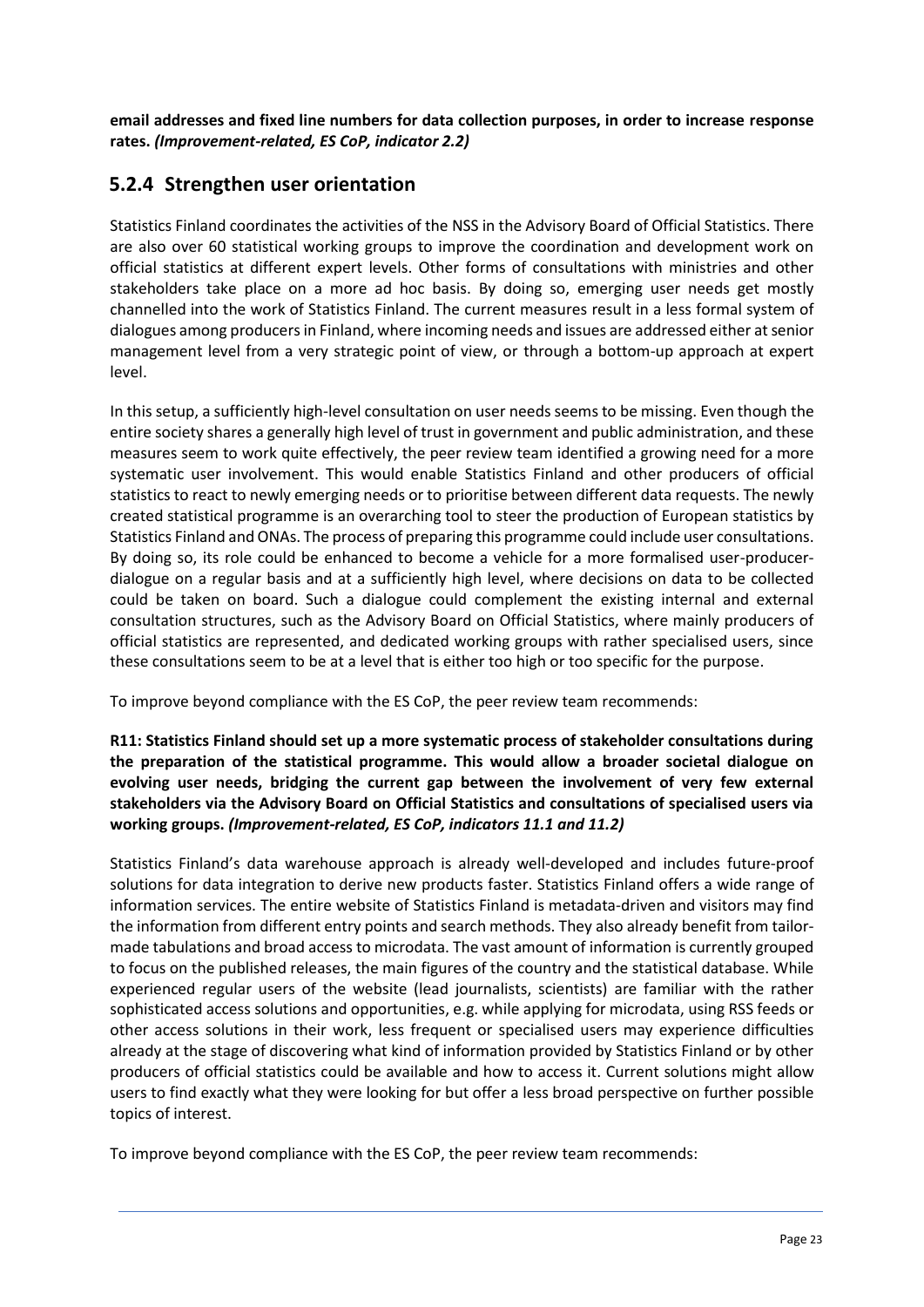#### **R12: Statistics Finland should provide more guidance to various user profiles on the wealth of information available, in order to help them navigate through the database and make what is available more explicit***. (Improvement-related, ES CoP, indicators 15.1 and 15.2)*

Statistics Finland has a well-organised system for accessing microdata for research purposes. However, if users need microdata from different sources, they sometimes have to apply through different channels. While for example TULLI allows access to its microdata within the FIONA system, operated by Statistics Finland, other producers maintain their own solutions.

Also, accreditation and dataset preparation procedures are rather slow, even if the processing times are significantly shorter today than in the past. At the same time, the technical solution of remote access to tailor-made microdata-sets is considered by users to be expensive. The access to microdata is offered via a specific secure channel, which can only be used if the customer has purchased the matching hardware from the national service provider. The peer review team was informed that the memory capacity offered for larger microdata operations is sometimes considered insufficient. However, purchasing an additional set of hardware for this purpose makes the access even more costly for researchers. In addition to the hardware costs, there are also processing costs, which are based on the workload for the preparation of the database and payable to Statistics Finland.

Research projects face financial challenges and need to be planned in advance and budgeted very carefully, in order to take into account the delays in data access and their expected – and uninterruptedly rising – costs. The peer review team is aware that supplying microdata is also a source of income and some elements of the total cost of access are not under the responsibility of Statistics Finland. However, a balance should be struck between user orientation and commercial aspects.

To improve beyond compliance with the ES CoP, the peer review team recommends:

**R13: Statistics Finland, in collaboration with relevant Other National Authorities, should aim at a more uniform access to microdata throughout the entire statistical system. At the same time, Statistics Finland should aim at accelerating access to microdata for research purposes and a more user-friendly cost policy.** *(Improvement-related, ES CoP, indicators 1bis.1 and 15.4)*

The National Resources Institute (LUKE), as an ONA, produces high-quality agricultural, forestry and fishery statistics. However, as LUKE was formed by merging several institutions, it still has different IT solutions, databases and methods for data collection and analysis. The development goal is to apply unified standards and processes to all statistics.

LUKE publishes its statistical information on its website in textual form, along with statistical tables and graphs. Its quality reports are prepared in accordance with the Official Statistics of Finland guidelines (they contain brief textual information and no quality indicators) but are not yet published following the SIMS 2.0 structure. While quality reports contain a short description on revisions, a revision policy is not available. A release calendar is available for one calendar year, which makes it difficult for users at the end of the year to acquire information on releases planned for early the following year. LUKE's process guidelines are available only in Finnish and instructions for access to microdata for research purposes are available in Finnish and Swedish.

To improve beyond compliance with the ES CoP, the peer review team recommends:

**R14: The National Resources Institute, as an Other National Authority, should use its full ICT potential (through standardisation and automation) to deliver more user-friendly and modern services. It should also improve and extend the publicly available information on its website (including its revision policy and quality reporting) and make it available in English.** *(Improvementrelated, ES CoP, indicators 10.2, 15.2 and 15.7)*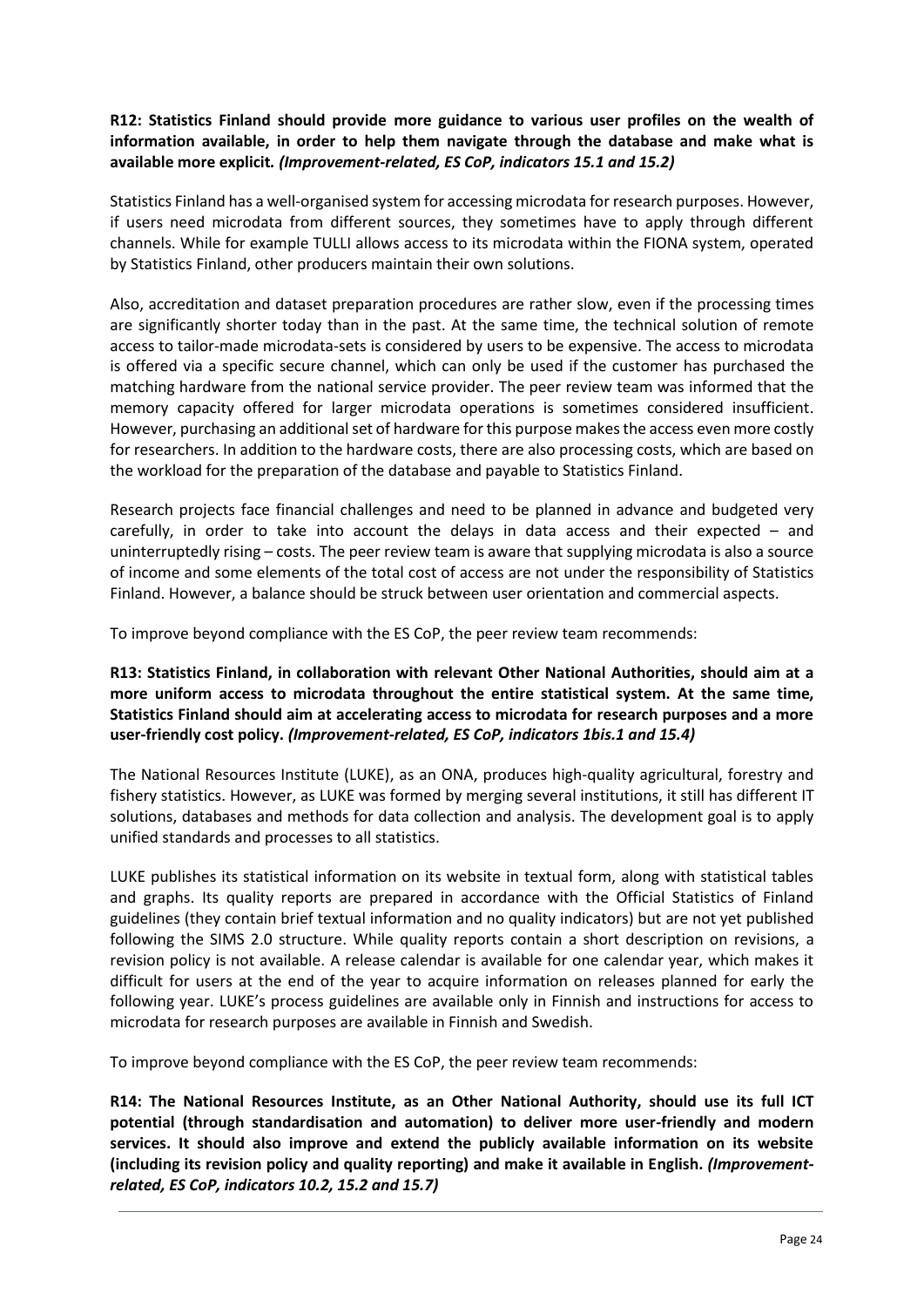## **5.3 VIEWS OF THE NSI, AS THE NATIONAL COORDINATOR OF THE NSS AND THE PEER REVIEW, ON THOSE RECOMMENDATIONS WHERE THEY DIVERGE FROM THE PEER REVIEW EXPERTS' ASSESSMENT**

None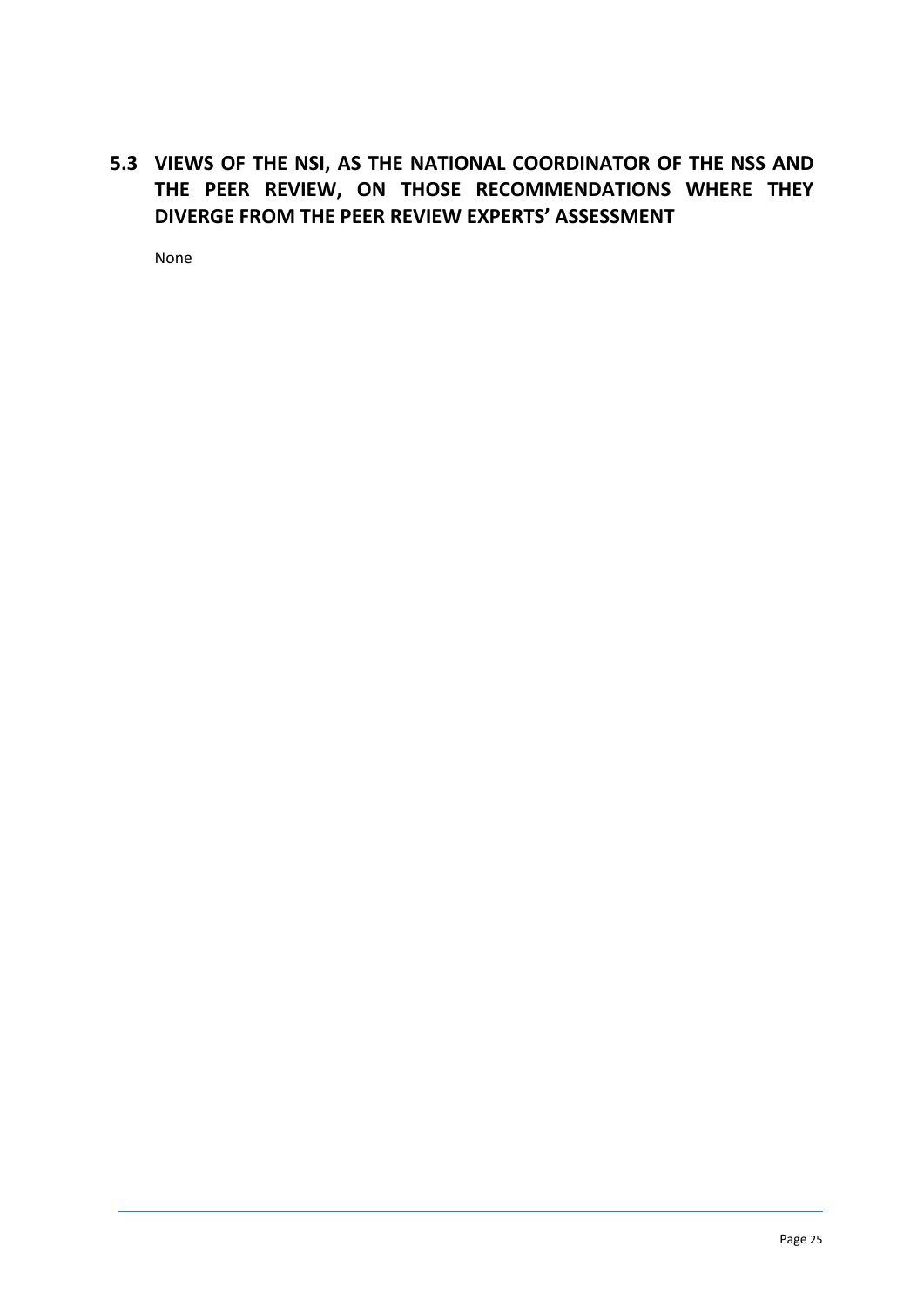# **ANNEX A – AGENDA OF THE VISIT**

| <b>Timing</b> | <b>Topic</b>                                                                                                | <b>Participants</b>                                                                                                                                                                                                                                                                                                                                           |
|---------------|-------------------------------------------------------------------------------------------------------------|---------------------------------------------------------------------------------------------------------------------------------------------------------------------------------------------------------------------------------------------------------------------------------------------------------------------------------------------------------------|
|               |                                                                                                             | Day 1: Institutional environment (ES CoP Principle 1)                                                                                                                                                                                                                                                                                                         |
| 9.00-10.00    | Preparatory meeting:<br>practical aspects of the<br>visit and getting to know<br>each other.                | The peer review expert team:<br>All<br><b>Statistics Finland:</b><br>National Peer Review Coordinator<br><b>Event Coordinator</b>                                                                                                                                                                                                                             |
| 10.00-11.00   | Presentation of the<br><b>National Statistical</b><br>System, Discussion on<br>Professional<br>Independence | The peer review expert team:<br>All<br><b>Statistics Finland:</b><br><b>Director General</b><br><b>Deputy Director General: Enabling Services</b><br>Deputy Director General: Information and Statistical<br><b>Services</b><br>Deputy Director General: Development and<br>Digitalisation<br>Deputy Director General: Partnership and Ecosystem<br>Relations |
| 11.00-11.15   | Coffee break                                                                                                |                                                                                                                                                                                                                                                                                                                                                               |
| 11.15-12.45   | Institutional setup, role of<br>the Advisory Board,<br>discussion on the<br><b>Statistical Council</b>      | The peer review expert team:<br>All<br><b>Statistics Finland:</b><br>Director General Economics Department of the Ministry<br>of Finance, member of Statistics Finland's Advisory<br>Board and 3 staff members                                                                                                                                                |
| 12.45-13.45   | Lunch                                                                                                       |                                                                                                                                                                                                                                                                                                                                                               |
| 13.45-15.15   | Work on the reform of<br>the Statistics Act and role<br>of Statistics Finland in the<br>future              | The peer review expert team:<br>All<br><b>Statistics Finland:</b><br>Director of International Affairs and 2 staff members                                                                                                                                                                                                                                    |
| 15.15-15.30   | Coffee break                                                                                                |                                                                                                                                                                                                                                                                                                                                                               |
| 15.30-17.00   | Statistical programme                                                                                       | The peer review expert team:<br>All                                                                                                                                                                                                                                                                                                                           |
|               |                                                                                                             | <b>Statistics Finland:</b>                                                                                                                                                                                                                                                                                                                                    |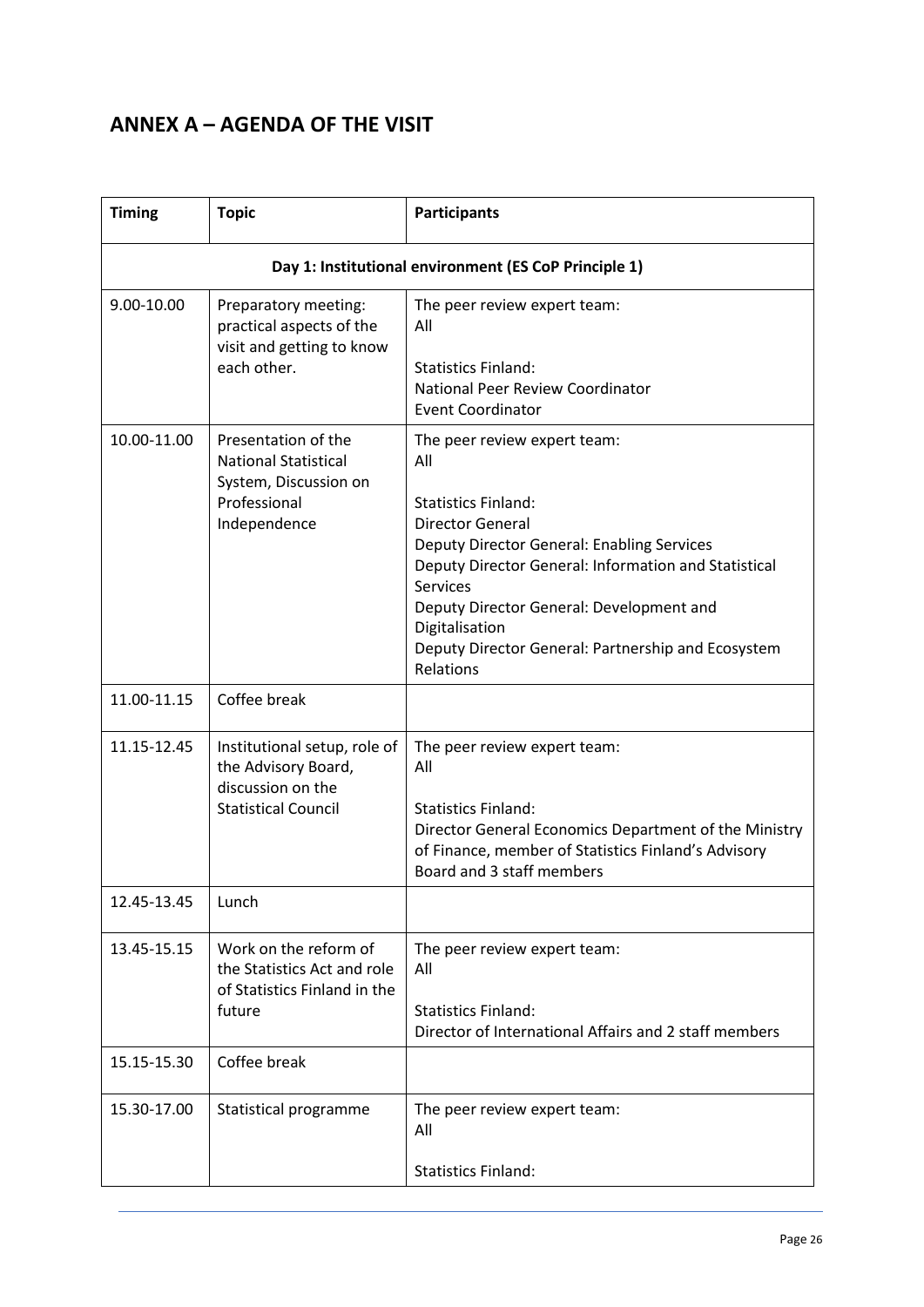|             |                                                                                                                    | Head of statistics, Information and Statistical Services<br>and 2 staff members                                                                                                                                                                           |  |  |
|-------------|--------------------------------------------------------------------------------------------------------------------|-----------------------------------------------------------------------------------------------------------------------------------------------------------------------------------------------------------------------------------------------------------|--|--|
| 17.00-18.00 | Peer review expert<br>team discussion                                                                              |                                                                                                                                                                                                                                                           |  |  |
|             | Day 2: Confidentiality, coordination and cooperation (ES CoP Principles 1bis and 5)                                |                                                                                                                                                                                                                                                           |  |  |
| 9.00-10.30  | Confidentiality (law-<br>based vs risk-based<br>approach; influence of<br>public records and<br>timeliness issues) | The peer review expert team:<br>All<br><b>Statistics Finland:</b><br>Senior Adviser, Data Protection<br><b>Head of Data Security</b><br>Senior Statistician/Statistical disclosure methods<br>Senior Adviser/Risk management, Coordination                |  |  |
| 10.30-10.45 | Coffee break                                                                                                       |                                                                                                                                                                                                                                                           |  |  |
| 10:45-11:45 | Coordination:<br>introductory session                                                                              | The peer review expert team:<br>All<br><b>Statistics Finland: 3 staff members</b>                                                                                                                                                                         |  |  |
| 11.45-12.45 | <b>ONAs: sessions in</b><br>parallel: Finnish Customs<br>(TULLI)                                                   | Session 1: TULLI<br>The peer review expert team:<br>Jószef Kárpáti<br>Jolanta Minkevica<br><b>TULLI:</b><br><b>Director of Statistics</b><br><b>Senior Customs Officer</b><br>Senior Customs Officer                                                      |  |  |
|             | Finnish Immigration<br>Service (MIGRI)                                                                             | Session 2: MIGRI<br>The peer review expert team:<br><b>Stephan Moens</b><br>Martina Hahn<br>MIGRI:<br><b>Head of Statistics</b>                                                                                                                           |  |  |
| 12.45-13.45 | Lunch                                                                                                              |                                                                                                                                                                                                                                                           |  |  |
| 13.45-14.45 | <b>ONAs: sessions in</b><br>parallel:<br>Institute for Health and<br>Welfare (THL)                                 | Session 3: THL<br>The peer review expert team:<br>Martina Hahn<br><b>Stephan Moens</b><br>THL:<br>Data Management Director<br><b>Head of Unit</b><br><b>Research Professor</b><br><b>Development Managers</b><br>Senior Planner, Statistics and Registers |  |  |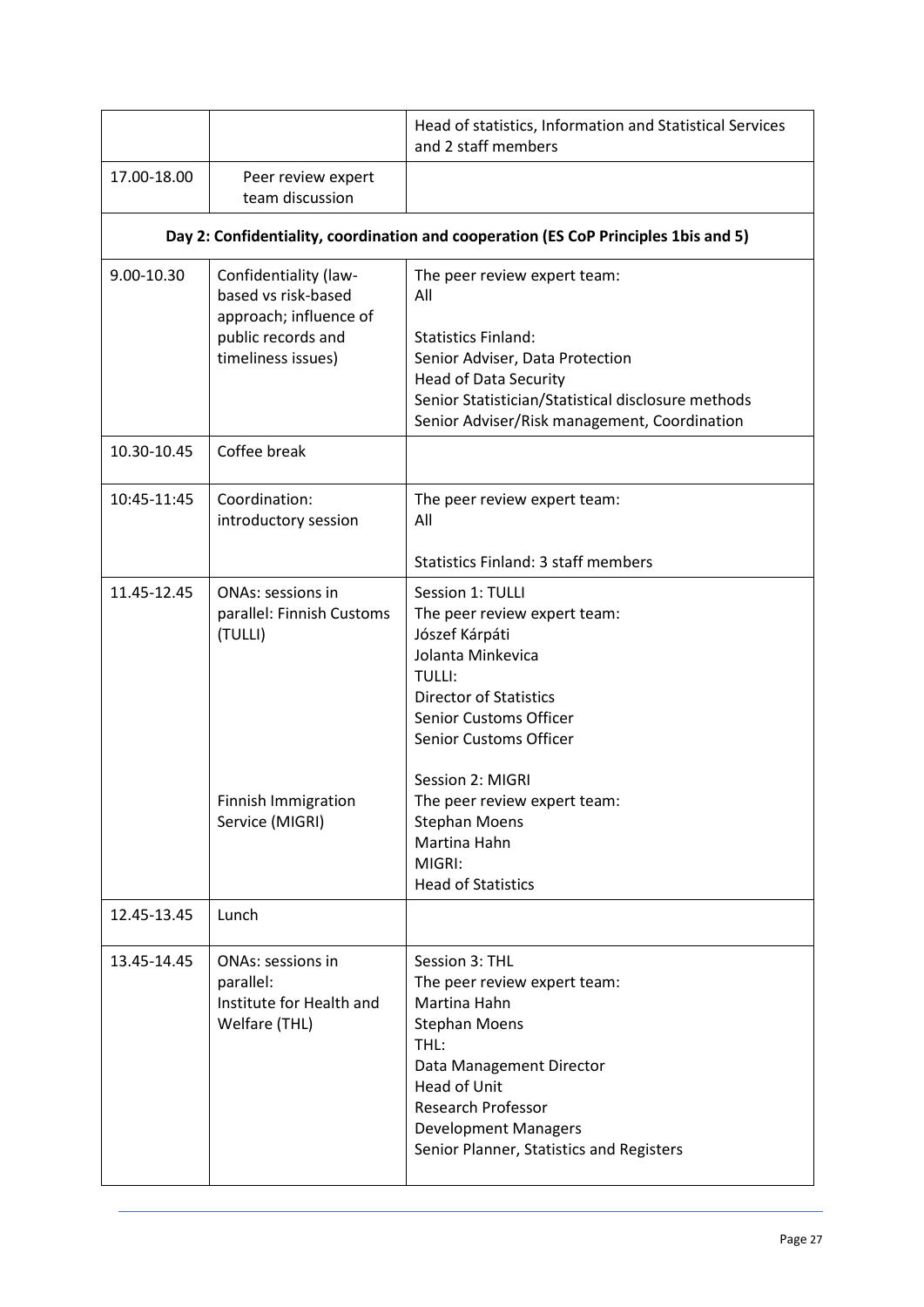|             | <b>National Resources</b><br>Institute (LUKE)                                                                                                                                          | Session 4: LUKE<br>The peer review expert team:<br>Jolanta Minkevica<br>József Kárpáti<br>LUKE:<br><b>Director of Statistics</b><br><b>Head of Statistics</b><br>Group Manager, Senior Statistician                                                                                        |
|-------------|----------------------------------------------------------------------------------------------------------------------------------------------------------------------------------------|--------------------------------------------------------------------------------------------------------------------------------------------------------------------------------------------------------------------------------------------------------------------------------------------|
| 14.45-15.45 | Coordination: wrap-up<br>session                                                                                                                                                       | The peer review expert team:<br>All<br><b>Statistics Finland: 2 staff members</b>                                                                                                                                                                                                          |
| 15.45-16.00 | Coffee break                                                                                                                                                                           |                                                                                                                                                                                                                                                                                            |
| 16.00-17.00 | Innovative projects:<br>Trade in Value Added<br>(TiVA) and Experiences of<br>using mobile data                                                                                         | The peer review expert team:<br>All<br><b>Statistics Finland (TiVA):</b><br>Head of Statistics/Methods<br>Senior Statistician/Enterprise, Globalisation and<br>Innovation Group,<br>Senior Statistician/Project leader of TiVA<br>Statistics Finland (mobile data):<br>Head of development |
| 17.00-18.00 | Peer review expert<br>team discussion                                                                                                                                                  |                                                                                                                                                                                                                                                                                            |
|             |                                                                                                                                                                                        | Day 3: Quality, data collection, data architecture, data warehouse (ES CoP Principles 3, 4, 7, 8)                                                                                                                                                                                          |
| 9.00-10.00  | Quality management and<br>work on the quality of<br>administrative data,<br><b>Involvement of Statistics</b><br>Finland in the design and<br>development of<br>administrative records. | The peer review expert team:<br>All<br><b>Statistics Finland:</b><br><b>Quality Manager</b><br>Project leader of Data quality framework project<br>Head of Development/Development and Digitalisation                                                                                      |
| 10.00-11.00 | Metadata and quality<br>reporting                                                                                                                                                      | The peer review expert team:<br>All<br><b>Statistics Finland:</b><br>Head of Development/Geoinformation, Metadata, and<br>Data Standards Group<br>Senior Statistician/Product owner of quality reporting<br>system<br><b>Quality Manager</b>                                               |
| 11.00-11.15 | Coffee break                                                                                                                                                                           |                                                                                                                                                                                                                                                                                            |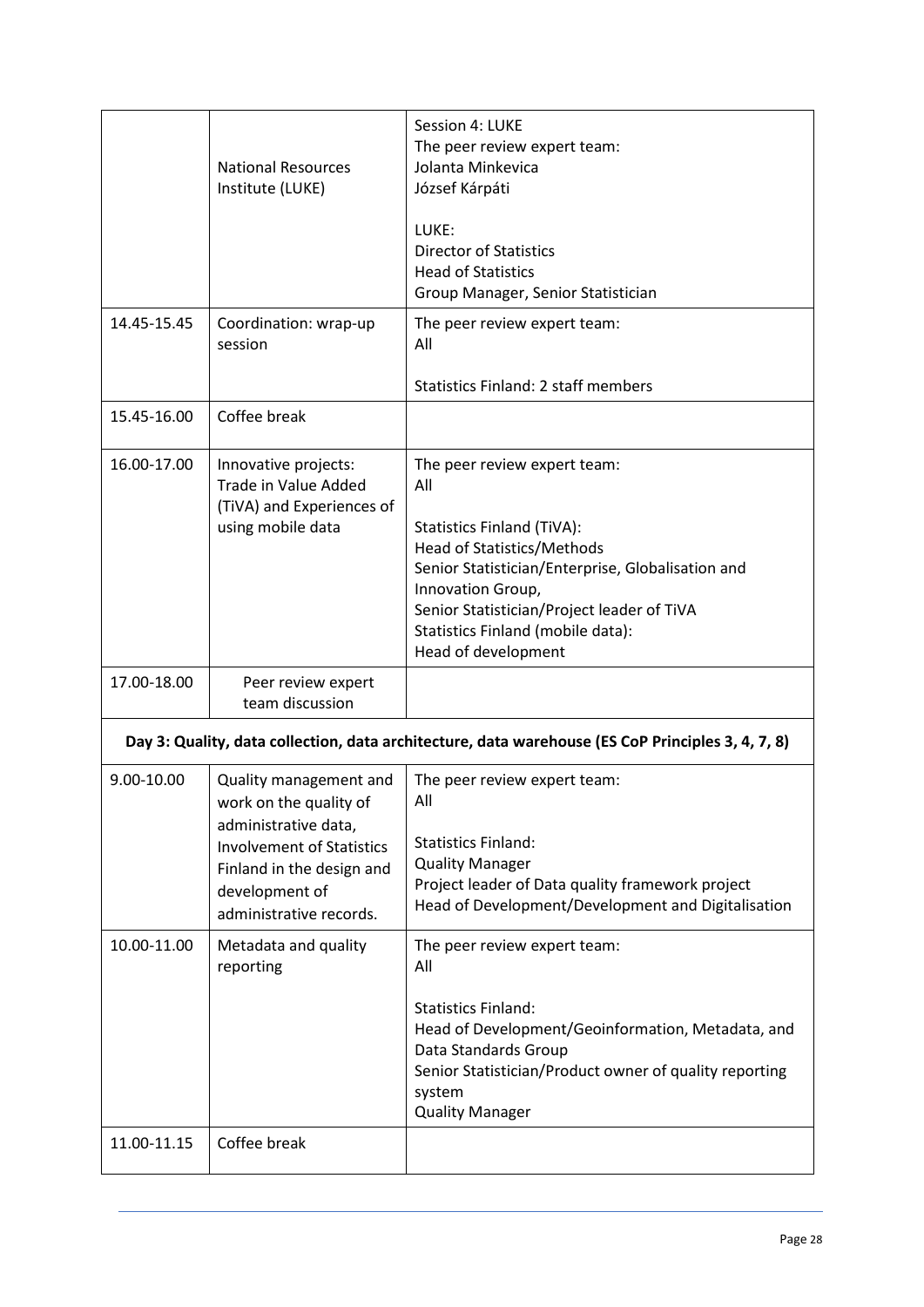| 11.15-12.45 | Current status on the<br>data collection side (non-<br>response issues, other<br>concerns, weaknesses<br>and plans).                | The peer review expert team:<br>All<br><b>Statistics Finland:</b><br>Researcher/Data Collection Services Group<br>Senior Statistician/Data Collection Services Group                                                                                                                                                                                                                                                       |
|-------------|-------------------------------------------------------------------------------------------------------------------------------------|----------------------------------------------------------------------------------------------------------------------------------------------------------------------------------------------------------------------------------------------------------------------------------------------------------------------------------------------------------------------------------------------------------------------------|
| 12.45-13.45 | Lunch                                                                                                                               |                                                                                                                                                                                                                                                                                                                                                                                                                            |
| 13.45-15.15 | Session on the current<br>status and future plans of<br>the data warehouse, data<br>architecture,<br>administrative data<br>sources | The peer review expert team:<br>Martina Hahn<br>József Kárpáti<br>Jolanta Minkevica<br><b>Statistics Finland:</b><br><b>Business Architect</b><br>Head of Development/Enterprise Architecture                                                                                                                                                                                                                              |
| 15.15-15.30 | Coffee break                                                                                                                        |                                                                                                                                                                                                                                                                                                                                                                                                                            |
| 15.30-17.00 | Data integration and data<br>consistency of business<br>statistics                                                                  | The peer review expert team:<br>Martina Hahn<br>József Kárpáti<br>Jolanta Minkevica<br><b>Statistics Finland:</b><br>Senior Statistician/Product owner of YTY-system,<br>Senior Statistician/Enterprise Data Repository Group,<br>Senior Statistician/Enterprise, Globalisation and<br>Innovation Group,<br>Senior Statistician/National Accounts Group                                                                    |
| 17.00-18.00 | Peer review expert<br>team discussion                                                                                               |                                                                                                                                                                                                                                                                                                                                                                                                                            |
|             |                                                                                                                                     | Day 4: Junior staff, staff training, stakeholders, dissemination (ES CoP Principles 1, 3, 4, 6, 11, 12,<br>13, 15)                                                                                                                                                                                                                                                                                                         |
| 9.00-10.00  | Session with junior staff                                                                                                           | The peer review expert team:<br>All<br><b>Statistics Finland:</b><br>Senior Statistician/Research services group<br>Senior Statistician/Balance of payments and financial<br>accounts group<br>Senior Statistician/Housing and Construction Group<br>Senior Statistician/Housing and Construction Group<br>Applications Analyst/System Development Quality<br>Group<br>Senior Statistician/Interview Data Collection Group |
| 10.00-11.00 | Human Resources: Staff<br>training                                                                                                  | The peer review expert team:<br>All                                                                                                                                                                                                                                                                                                                                                                                        |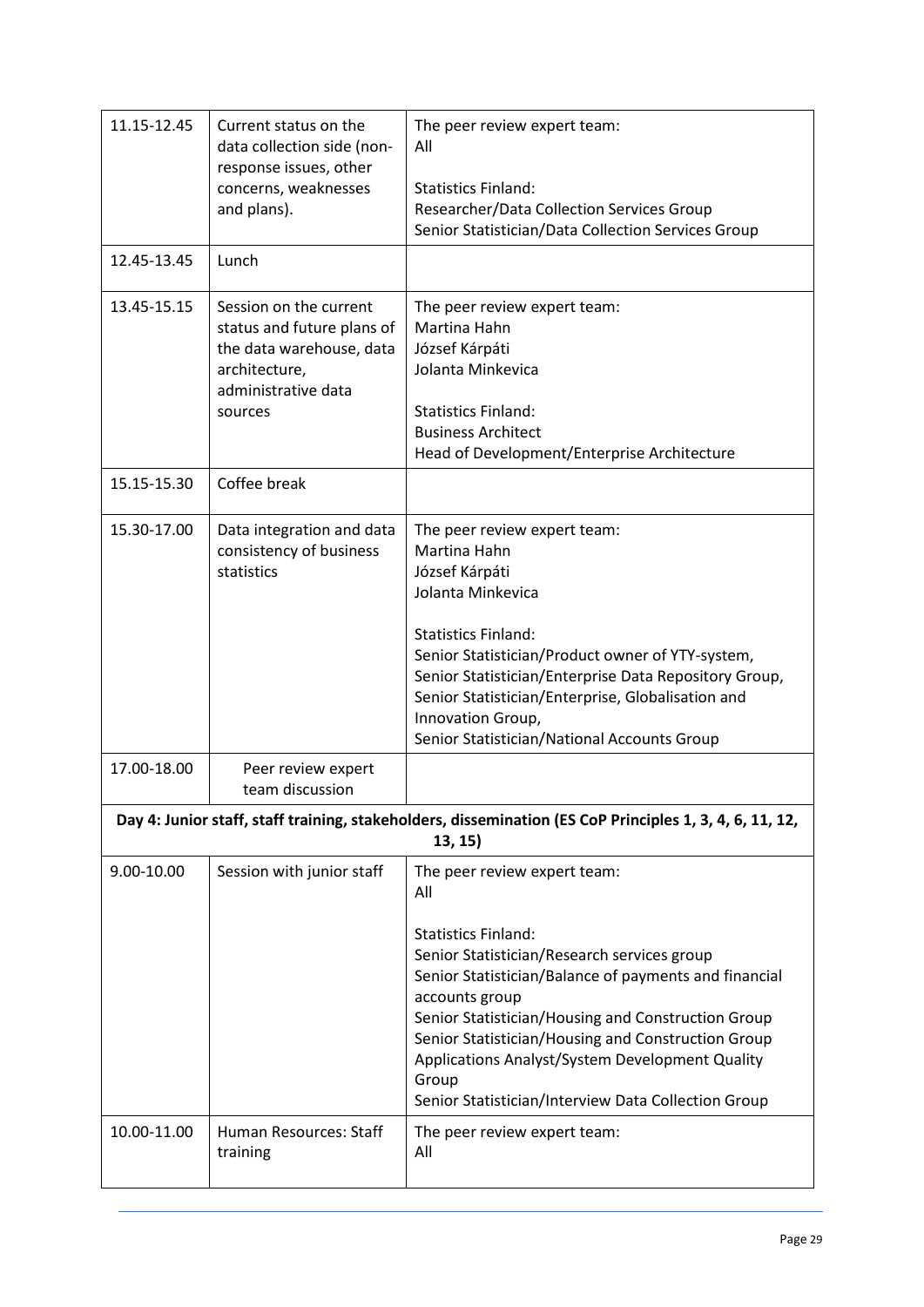|                                                      |                                                                                                                                                 | <b>Statistics Finland:</b><br>Human Resources Manager<br>Head of Training/Human resources and law group<br>Head of Training/Human resources and law group                                              |
|------------------------------------------------------|-------------------------------------------------------------------------------------------------------------------------------------------------|--------------------------------------------------------------------------------------------------------------------------------------------------------------------------------------------------------|
| 11.00-11.15                                          | Coffee break                                                                                                                                    |                                                                                                                                                                                                        |
| 11.15-12.15                                          | <b>Stakeholders: Media</b>                                                                                                                      | The peer review expert team:<br>All                                                                                                                                                                    |
|                                                      |                                                                                                                                                 | Stakeholders:<br>Metropolitan Area Leading News Media<br>Leading news media in Western and Northern Finland                                                                                            |
| 12.15-13.15                                          | Lunch                                                                                                                                           |                                                                                                                                                                                                        |
| 13.15-14.15                                          | Stakeholders: Academia<br>and non-academic<br>research                                                                                          | The peer review expert team:<br>All<br>Stakeholders:<br>Researcher/University of Helsinki<br>Researcher/Finnish Institute for Health and Welfare                                                       |
| 14.15-15.15                                          | <b>Stakeholders: Power</b><br>users, data holders                                                                                               | The peer review expert team:<br>All<br>Stakeholders:<br><b>Finnish Tax Administration</b><br>Haahtela group (provides price data for construction<br>statistics)<br>Macroeconomic expert and economist |
| 15.15-15.30                                          | Coffee break                                                                                                                                    |                                                                                                                                                                                                        |
| 15.30-17.00                                          | Dissemination and<br>communication: new<br>website and<br>dissemination system;<br>proactive communication<br>in a changed media<br>environment | The peer review expert team:<br>All<br><b>Statistics Finland:</b><br><b>Director of Communications</b><br>Web Editor-in-Chief<br><b>Chief Communication Officer</b>                                    |
| 17.00-18.00                                          | Peer review expert<br>team discussion                                                                                                           |                                                                                                                                                                                                        |
| Day 5: Innovation, clarifications and final meetings |                                                                                                                                                 |                                                                                                                                                                                                        |
| 9.00-10.00                                           | Innovation and the<br>organisational and<br>strategic measures to<br>take in this respect.                                                      | The peer review expert team:<br>All<br><b>Statistics Finland: 3 staff members</b>                                                                                                                      |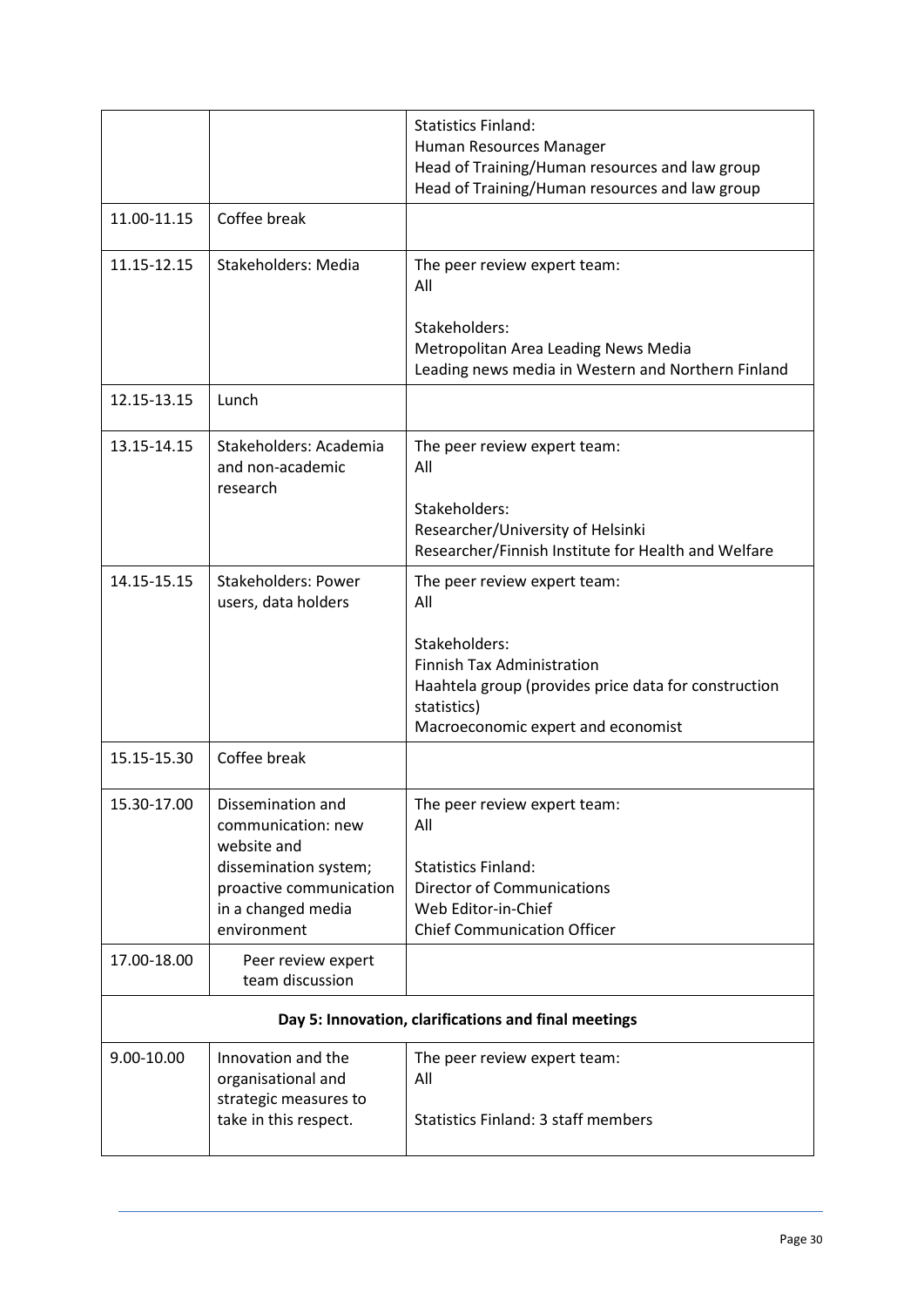| 10.00-11.00 | Session for any<br>clarifications (not<br>needed)  |                                                                                                                                                                                                |
|-------------|----------------------------------------------------|------------------------------------------------------------------------------------------------------------------------------------------------------------------------------------------------|
| 11.00-11.30 | Coffee break                                       |                                                                                                                                                                                                |
| 11.30-13.00 | Final meeting with ONAs                            | The peer review expert team:<br>All<br><b>Statistics Finland: 2 staff members</b><br>THL: 6 representatives<br>LUKE: 3 representatives<br>TULLI: 3 representatives<br>MIGRI: 2 representatives |
| 13.00-14.30 | Final meeting with senior<br>management of the NSI | The peer review expert team:<br>All<br><b>Statistics Finland:</b><br>Director General, 3 Deputies Director General                                                                             |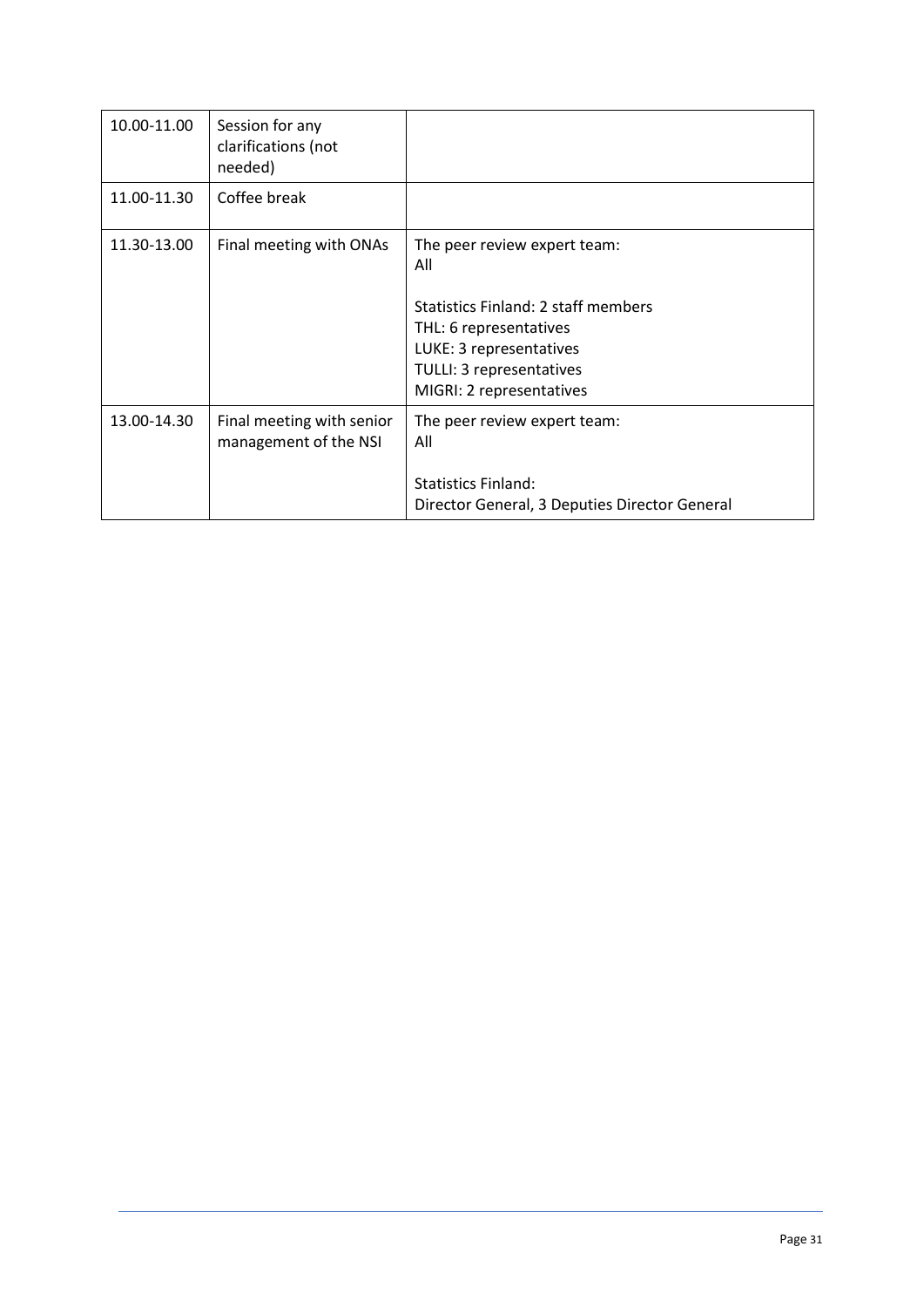# **ANNEX B – LIST OF PARTICIPANTS**

#### Statistics Finland:

Director General Deputy Director General: Enabling Services Deputy Director General: Information and Statistical Services Deputy Director General: Development and Digitalisation Deputy Director General: Partnership and Ecosystem Relations Director of International Affairs Head of statistics, Information and Statistical Services Senior Adviser, Data Protection Head of Data Security Senior Statistician/Statistical disclosure methods Senior Adviser/Risk management, Coordination Head of Statistics/Methods Senior Statistician/Enterprise, Globalisation and Innovation Group Senior Statistician/Project leader of TiVA Head of development Quality Manager Project leader of Data quality framework project Head of Development/Development and Digitalisation Head of Development/Geoinformation, Metadata, and Data Standards Group Senior Statistician/Product owner of quality reporting system Researcher/Data Collection Services Group Senior Statistician/Data Collection Services Group Business Architect Head of Development/Enterprise Architecture Senior Statistician/Product owner of YTY-system Senior Statistician/Enterprise Data Repository Group Senior Statistician/Enterprise, Globalisation and Innovation Group Senior Statistician/National Accounts Group Senior Statistician/Research services group Senior Statistician/Balance of payments and financial accounts group Senior Statistician/Housing and Construction Group Senior Statistician/Housing and Construction Group Applications Analyst/System Development Quality Group Senior Statistician/Interview Data Collection Group Human Resources Manager Head of Training/Human resources and law group Head of Training/Human resources and law group Director of Communications Web Editor-in-Chief Chief Communication Officer Event Coordinator

#### ONAs:

Finnish Customs (TULLI)

Director of Statistics Senior Customs Officer